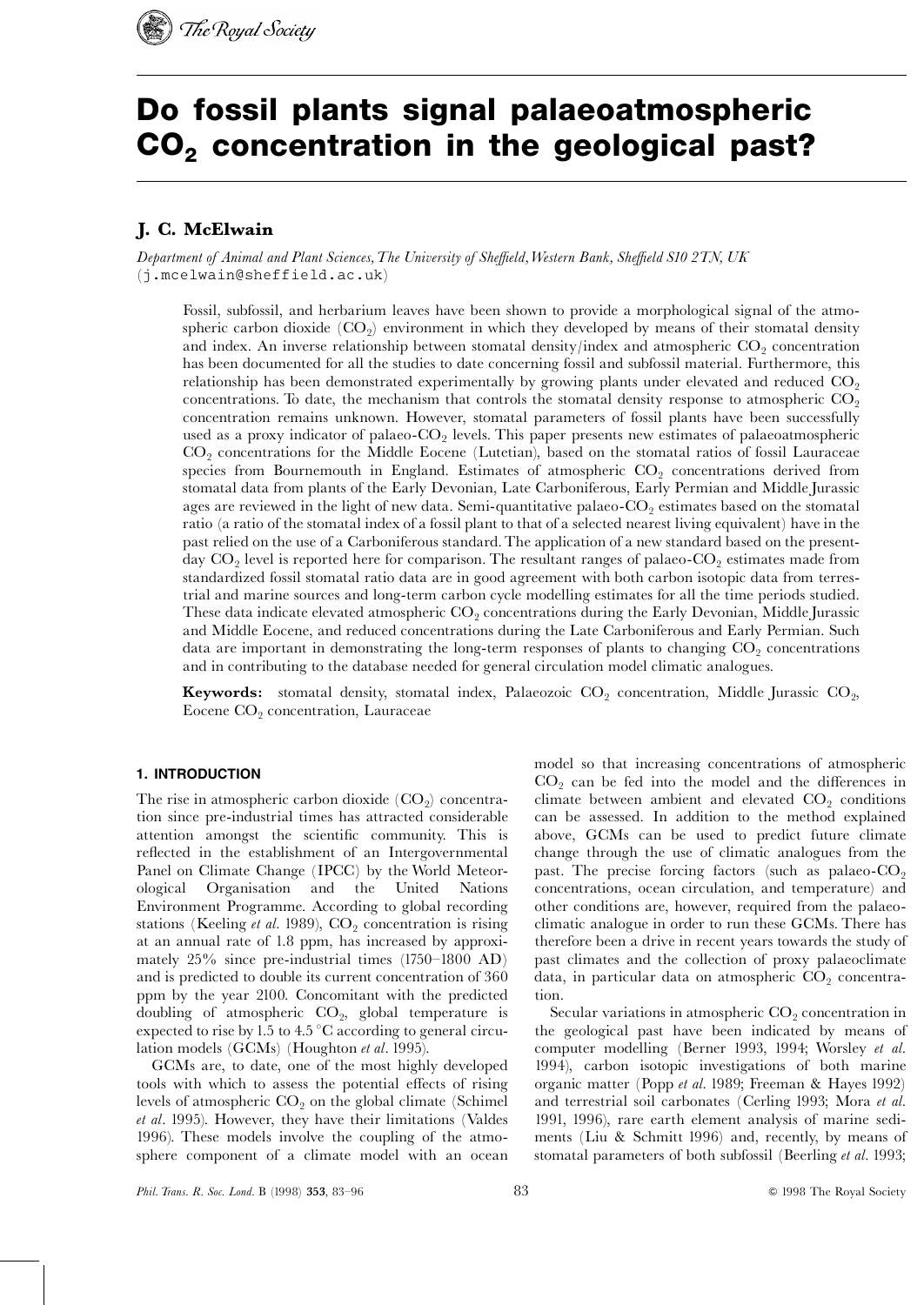Van de Water et al. 1994; McElwain et al. 1995) and fossil plants (Van der Burgh et al. 1993; Kurschner et al. 1996; McElwain & Chaloner 1995, 1996; Wagner et al. 1996).

This paper first reports new  $CO<sub>2</sub>$  estimates derived from stomatal ratios of plants from the Middle Eocene (Lutetian;  $44-50$  Ma ago) of Bournemouth in southern England, and second reviews previous estimates of palaeo- $CO<sub>2</sub>$  concentration from the Early Devonian (ca. 390 Ma ago), Late Carboniferous (ca. 290 Ma ago), Early Permian (ca. 280 Ma ago) and Middle Jurassic (ca. 165 Ma ago) in the light of new data and standardization techniques.

# 2. STOMATAL PARAMETERS AND ATMOSPHERIC CO<sub>2</sub>: HISTORY AND BACKGROUND

Woodward (1987) was probably the first to observe that a significant inverse relationship existed between plant stomatal density (number of stomata per  $\mathrm{mm}^2)$  and atmospheric  $CO<sub>2</sub>$  concentration. He demonstrated that the stomatal densities and indices (a ratio of the number of stomata to the number of stomata plus epidermal cells on the leaf surface expressed as a percentage) of 14 deciduous woodland species, collected approximately 200 years ago and preserved as herbarium specimens, were significantly higher than those of the same plant species today, which developed in an ambient  $CO<sub>2</sub>$  concentration some 25% higher than that of the early nineteenth century. Many authors have since confirmed Woodward's early observation in both laboratory (Woodward & Bazzaz 1988; Woodward & Kelly 1995) and field based experiments (Miglietta & Raschi 1993). In addition, the relationship has been demonstrated for subfossil material from the Holocene (Beerling & Chaloner 1992; Paoletti & Gellini 1993; Beerling 1993; McElwain et al. 1995; Kurschner 1996; Wagner et al. 1996) and the Quaternary (Beerling et al. 1993; Van de Water et al. 1994), for which accurate estimates of the palaeo- $CO<sub>2</sub>$  levels can be obtained from icecore records (Friedli et al. 1986; Barnola et al. 1987).

Beyond the time limits for which atmospheric  $CO<sub>2</sub>$  data is available from ice-core records, stomatal parameters of fossil plants have been used as proxy indicators of palaeoatmospheric  $CO<sub>2</sub>$  concentration. Van der Burgh et al. (1993) have made quantitative estimates of atmospheric  $CO<sub>2</sub>$  concentrations for the Late Neogene period (2-10) Ma ago) from the stomatal indices of fossil Quercus petraea leaves, whilst Kurschner et al. (1996) have carried out similar investigations for Betula subpubescens from the same localities and time. For the pre-Tertiary, McElwain & Chaloner (1995, 1996) have made semi-quantitative estimates of palaeoatmospheric  $CO<sub>2</sub>$  concentration from the Palaeozoic and the Mesozoic by means of the stomatal ratio method.

Stomatal density has been found to be subject to a high degree of intraspecific variation, driven by biological and environmental parameters other than atmospheric  $CO<sub>2</sub>$ , such as humidity (Bakker 1991) light intensity (Gay & Hurd 1975) and water stress (Zalenski 1904) (see McElwain & Chaloner (1996) for further details). These environmental parameters have been found to affect the size and spacing of the epidermal cells, therefore influencing the resultant stomatal density. The effect of these environmental parameters on stomatal density can be

Recent studies, however, have demonstrated that the stomatal index as well as the stomatal density can be affected by light intensity (Poole et al. 1996; Kurschner et al. 1996). Poole et al. (1996) have demonstrated up to a 2.5-fold variation in stomatal density on the leaves of Alnus glutinosa sampled from a wide range of living trees from different ecological habitats in Scotland. The variation observed within the stomatal index of this species was considerably lower than that of the stomatal density, but remained significant (Poole *et al.* 1996). Kurschner *et* al. (1996) have also observed a wide range of mean stomatal densities in 'Recent' Quercus petraea, with up to a twofold variation in stomatal density often being observed. These authors attributed the observed variation to varying light and humidity levels, which resulted in two markedly different populations in stomatal density and index of  $Q$ . petraea; a 'sun' population which maintained a significantly higher stomatal density and index, and a 'shade' population which possessed significantly lower stomatal numbers. Poole *et al.* (1996) also observed these two distinct sun and shade populations in Alnus glutinosa and warned that they could mask or interfere with the stomatal density/index response to atmospheric  $CO<sub>2</sub>$  concentration.

Despite inherent natural variation within species, an atmospheric  $CO<sub>2</sub>$  signal may be read from changing fossil stomatal numbers by applying either one of the following two strategies: (1) the method of Kurschner et al. (1996), who established whether the fossil Q. petraea leaves under investigation were sun or shade morphotypes by means of morphological and anatomical analysis; or (2) the strategy employed in this paper which involved the collection of large data sets, from a wide range of localities, from both fossil and 'Recent' nearest-living equivalent (NLE) material, so encompassing as much of the natural variation within a species as possible. Where consistent and significant differences are observed between fossil and modern stomatal index data sets, despite their respective natural variance, they may reasonably be attributed to changes in atmospheric  $CO<sub>2</sub>$ .

# 3. MIDDLE EOCENE  $CO<sub>2</sub>$  ESTIMATES

According to carbon mass balance modelling (Berner 1993, 1994) and carbon isotopic evidence from marine phytoplankton (Freeman & Hayes 1992), the palaeoatmospheric  $CO<sub>2</sub>$  concentration during the Tertiary ranged between  $1-2$  times and  $1-2.5$  times the pre-industrial atmospheric level (PIL), respectively. Estimates of palaeo-CO2 from palaeosol carbon isotopic signatures are in good agreement with these geochemical data, and suggest palaeoatmospheric  $CO<sub>2</sub>$  concentrations of 2.3 times the PIL for the Miocene and twice the PIL during the Eocene (Cerling 1993). According to Cerling (1993), using his reaction-diffusion model, the palaeo- $CO<sub>2</sub>$ concentrations throughout the Tertiary period were generally indistinguishable from the present-day level (360 ppm). This is supported by a chronologically wellconstrained study of atmospheric  $CO<sub>2</sub>$  estimates from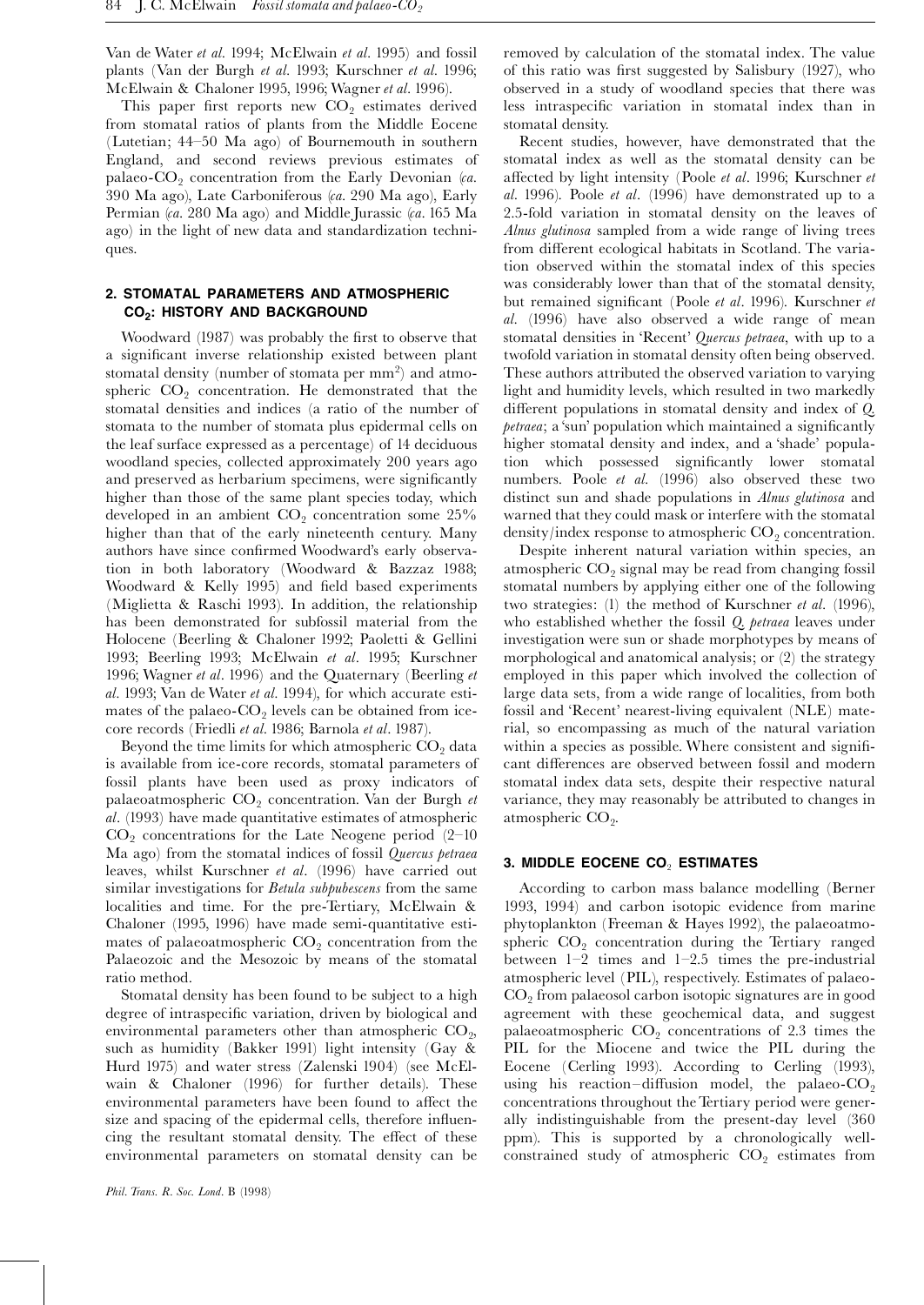palaeosol carbon isotopes of the Paris Basin (Sinha & Stott 1994). These data for the late Palaeocene to the Early Eocene transition demonstrate palaeo- $CO<sub>2</sub>$  levels of 1^2 times PIL. Fine resolution investigation of fossil stomatal parameters from the Miocene, Pliocene and Early Pleistocene have also illustrated that the palaeoatmospheric  $CO<sub>2</sub>$  concentrations of this time period were not significantly higher than during the last 200 years, and fluctuated several times between 280 and 370 ppm (Kurschner et al. 1996).

The comparison of geochemical (Berner 1994; Freeman & Hayes 1992) and biological/stomatal (Kurschner et al. 1996) evidence clearly illustrates that although both methods of palaeoatmospheric  $CO<sub>2</sub>$  reconstruction are in good agreement, the geochemical data lack the fine resolution of the stomatal density method (Kurschner et al. 1996). It is possible therefore that short-term fluctuations in atmospheric  $CO<sub>2</sub>$  concentration could be missed by mass balance modelling and carbon isotopic investigations. This paper aims to extend the biological record of palaeo- $CO<sub>2</sub>$  concentration of Kurschner et al. (1996) into the Middle Eocene, in order to investigate whether the Eocene was indeed a period of high greenhouse gasses as geochemical evidence suggests.

# 4. PALAEOBOTANY OF THE BRANKSOME SAND FORMATION

Two fossil Lauraceae genera, Lindera and Litsea, from the Branksome Sand Formation of Bournemouth were investigated for this study. Correlation of the Bournemouth Freshwater Series (within the Branksome Sand Formation) with other sequences of the Late, Early and Middle Eocene strata in the Hampshire Basin by Hooker and Collinson has revealed that this unit is Lutetian in age  $(44–50$  Ma old) (Collinson 1996).

Gardner (1882, 1886) was the first to provide a detailed description of the fossil flora contained within the Bournemouth Freshwater Series, where he attempted to correlate the beds of the Bournemouth cliffs with those at Bovey Tracey in Devon (Plint 1988). Following on from Gardner's early work on ferns and gymnosperms, Bandulska described a number of the species which occurred in these sediments in a series of papers in which she described cuticular structures and assigned a number of fossil species to modern genera (Bandulska 1923, 1924, 1926, 1928, 1931). Although Bandulska based her assignment of fossil specimens to modern genera on detailed cuticular and leaf physiognomic characteristics, her determinations have been questioned by some contemporary palaeobotanists. According to Collinson (1986), the assignment of fossil plants to modern genera assumes that little or no evolution has occurred since the Eocene among the families in question. Since Bandulska's study on the flora in the early 1900s, little systematic work has been done on her extensive cuticle collection (housed in the Natural History Museum (NHM), London), and as a result some of the species assignments are considered tenuous and further systematic investigation is believed to be required (D. Ferguson and P. Crane, personal communications). However, the original sites of Bandulska's collections between Middle and Alum Chines and Durley Chine in Bournemouth are no longer accessible.

The choice of fossil species from Bandulska's cuticle collection at the NHM was therefore restricted to those that have been published and extensively studied in terms of their systematic affinities and relationships.

#### 5. PALAEOCLIMATE AND PALAEOECOLOGY OF THE BOURNEMOUTH FLORA

According to a wealth of palaeontological and modelling evidence, the Middle Eocene palaeoclimate was more equable than that of the present day and, according to Frakes (1979), represented a period of maximum warmth, taken together with the Early Eocene. The interpretation of Eocene terrestrial palaeoclimates of southern England has been based in the past on the classic macro floral studies of Reid & Chandler (1926, 1933) and Chandler (1961, 1964), and the microfossil work of Pallot (1961), Sein (1961) and Daley (1972). Marine palaeotemperature reconstructions based on the oxygen isotopic record of planktonic and benthic foraminifera in the southern North Sea (Buchardt 1978) revealed a temperature maximum in the early Middle Eocene, with a typical sea-surface temperature range between 20 and  $27^{\circ}$ C for the period of 52-50 Ma ago. The original estimate of terrestrial palaeotemperature based on the palaeofloristics of the London Clay Flora was  $25-26$  °C (Chandler 1964). Reid & Chandler (1933) and Chandler (1964) compared the London Clay Flora to the Indo-Malayan region, and suggested that it indicated a tropical rainforest climate during early Eocene times, with a mean annual temperature (MAT) of  $21^{\circ}C$ , frost-free and a seasonally well-distributed rainfall. Chaney (1940) interpreted the same flora as combining subtropical and not fully tropical elements. Daley (1972) critically assessed these early palaeoclimate interpretations, outlining some important anomalies regarding the presence of a significant percentage of extra-tropical species within the London Clay Flora. These have been interpreted as representing relict species from the preceding Palaeocene, or species which perhaps inhabited contemporaneous uplands (Chandler 1964). Wolfe (1979), however, noted that the characteristically temperate taxa within modern tropical rainforests tend to occur along stream-sides and areas of secondary vegetation.

Macrofossil plant assemblages (such as those of the Branksome Sand Formation) would therefore tend to have a greater bias towards such temperate elements, resulting in an underemphasis of the tropical nature of the flora (Collinson & Hooker 1987). Daley (1972) argued that the flora of Early Eocene times must have experienced some seasonality at a palaeolatitude of approximately  $40^{\circ}$  N, and could not therefore be truly representative of a tropical forest flora. It is clear today, however, that the early interpretations of Reid (1933) and Chandler (1964) were most probably correct, as has been demonstrated for Eocene North American vegetation at palaeolatitudes of 458 N by Wolfe's CLAMP analysis (Wolfe 1993, 1995). Although less investigation has been carried out on the flora of the Branksome Sand Formation (above the London Clay Formation), there are many palaeofloristic similarities between the two that would appear to suggest that they lived in very similar 'equable' palaeoclimates (relatively free of seasonal and latitudinal extremes)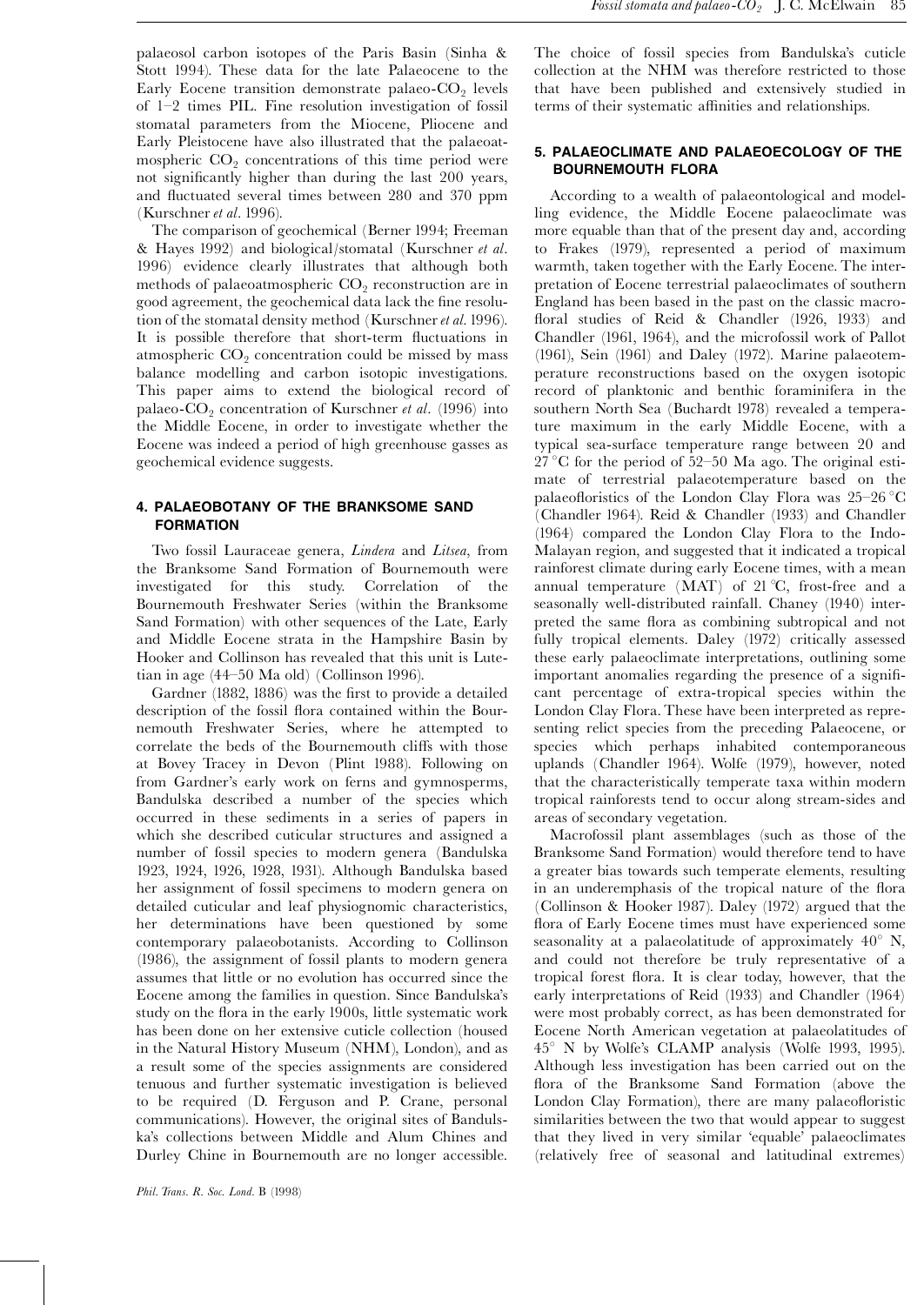| Table 1. Details of sampling strategy of fossil material |  |  |
|----------------------------------------------------------|--|--|
|                                                          |  |  |

| species                  | age           | no. of<br>localities | no. of<br>specimens | observations<br>per leaf | total $n$<br>(counts) |
|--------------------------|---------------|----------------------|---------------------|--------------------------|-----------------------|
| Litsea hirsuta           | Eocene        | $\overline{2}$       | 5                   | $4 - 16$                 | 57                    |
| Litsea bournensis        | Eocene        |                      | 8                   | $5 - 9$                  | 56                    |
| Litsea edwardsii         | Eocene        | $\overline{2}$       | 6                   | $2 - 15$                 | 51                    |
| Lindera cinnamomifolia   | Eocene        |                      | $\overline{4}$      | $3 - 6$                  | 18                    |
| Lindera sp. $A$          | Eocene        |                      | 4                   | $3 - 10$                 | 25                    |
| Brachyphyllum mamillare* | Mid. Jurassic | 20                   | > 50                | $1 - 3$                  | 87                    |
| Brachyphyllum crucis*    | Mid. Jurassic | 12                   | > 80                | $1 - 3$                  | 127                   |
| Pagiophyllum maculosum   | Mid. Jurassic | 32                   | >100                | $1 - 4$                  | 150                   |
| Pagiophyllum ordinatum   | Mid. Jurassic | 13                   | >70                 | $1 - 4$                  | 87                    |
| Pagiophyllum kurrii      | Mid. Jurassic | 19                   | >140                | $1 - 4$                  | 170                   |
| Baeira furcata           | Mid. Jurassic | 10                   | >70                 | $1 - 7$                  | 104                   |
| Ginkgo huttonii*         | Mid. Jurassic | 12                   | >150                | $3 - 10$                 | 210                   |
| Ctenis kaneharai         | Mid. Jurassic | $\overline{2}$       | >12                 | $1 - 4$                  | 39                    |
| Ctenis exilis            | Mid. Jurassic |                      | >10                 | $1 - 3$                  | 23                    |
| Ctenis sulcicaulis       | Mid. Jurassic | $\overline{2}$       | >10                 | 1–4                      | 18                    |

\* Data from McElwain & Chaloner (1996).

(Chandler 1964). Furthermore, recent palaeofloristic investigations of the London Clay Flora (Collinson 1983) and the Bracklesham Group Flora (Early and Middle Eocene) (Collinson 1996) indicated that the coastal vegetation of southern England during the Early and Middle Eocene was a Nypa-dominated mangrove, including Ceriops and other Rhizophoraceae. The available literature therefore suggests that palaeoecology of the Branksome Sand Formation was one of a coastal tropical/subtropical climate, similar to the conditions which exist today in South-East Asia and Indo-Malaysia. The flora of the Branksome Sand Formation, which contained elements whose present day nearest living relatives are largely or almost exclusively tropical or subtropical (Anacardiaceae, Burseraceae, Menispermaceae, Arecaceae, Vitaceae), supports the tropical palaeoclimatic interpretations for this time.

#### 6. MATERIALS AND METHODS

#### (a) Middle Eocene material

Two Middle Eocene fossil Lauraceae genera, Lindera and Litsea, were compared with modern Lindera and Litsea species. The fossil species investigated were as follows: Litsea hirsuta Bandulska; Litsea bournensis Bandulska; Litsea edwardsii Bandulska; Lindera cinnamonifolia Bandulska; and one as yet unassigned species 'Lindera sp. A'. These fossil species were compared in terms of their stomatal parameters to the following modern species: Litsea sebifera Pers. (syn. Litsea glutinosa (Lour.) C. B. Rob.), Litsea fuscata Thw. enum., Litsea stocksii Hook f., Lindera meissneri Hook f., Lindera rufa Hook f., Lindera megaphylla (Hemsl.) and Lindera strychnifolia (Sieb. and Zucc.) F. Vill. `Recent' species were derived from herbarium specimens collected between 1800 and the 1930s. For the purpose of this particular study, therefore, fossil Lauraceae material has been compared with modern material spanning a range of early post-industrial  $CO<sub>2</sub>$  concentrations (derived from ice-core data: Friedli et al. 1986; Barnola et al. 1987). In this paper, therefore,`Recent'refers to early post-industrial herbarium material which developed in ambient atmospheric  $CO<sub>2</sub>$  concentrations between 286 and 310 ppm. (See tables 1 and 2 for the details and sampling strategies of the species used for this investigation.)

The modern genus *Litsea* includes about 400 species, and is mainly represented in the Indo-Malay archipelago (Ohwi 1965), extending north to Japan, Korea and North America and south to New Zealand and subtropical South America (Kostermans 1957). Kostermans (1957) stated that the genus *Litsea* is widely distributed though not present in Africa and Europe. The genus is predominantly comprised of trees and shrubs with alternate or rarely subopposite leaves, which are pinnately or tripinnately nerved, coriaceous and evergreen or, rarely, thinner and deciduous (Ohwi 1965).

The modern genus *Lindera*, like *Litsea*, to which this genus is closely related, is widely distributed in the Himalayas, East Africa and western Malaysia. The genus is comprised of trees and shrubs that are coriaceous and evergreen or, rarely, thinner and deciduous, similar to those of Litsea (Ohwi 1965).

#### (b) Middle Eocene NLE selection

As extant species are generally not recognized in the fossil record earlier than the Late Tertiary, a `nearest living equivalent (NLE) species' concept was introduced by McElwain & Chaloner (McElwain & Chaloner 1995) to provide some sort of platform from which pre-Tertiary fossil stomatal data could be compared with data from the present day. NLE species have been defined as plant species from the present day that show ecological and/or structural similarity to the fossil plants with which they are being compared (in terms of their stomatal parameters). It was noted, however, that this is quite distinct from the 'nearest living relative' (NLR) of Tertiary palaeobotanists, who use tolerances of NLRs as one factor in the interpretation of palaeoenvironments (McElwain & Chaloner 1995).

The modern species of *Litsea* and *Lindera* listed in table 1 were chosen as NLE species for comparison with the fossil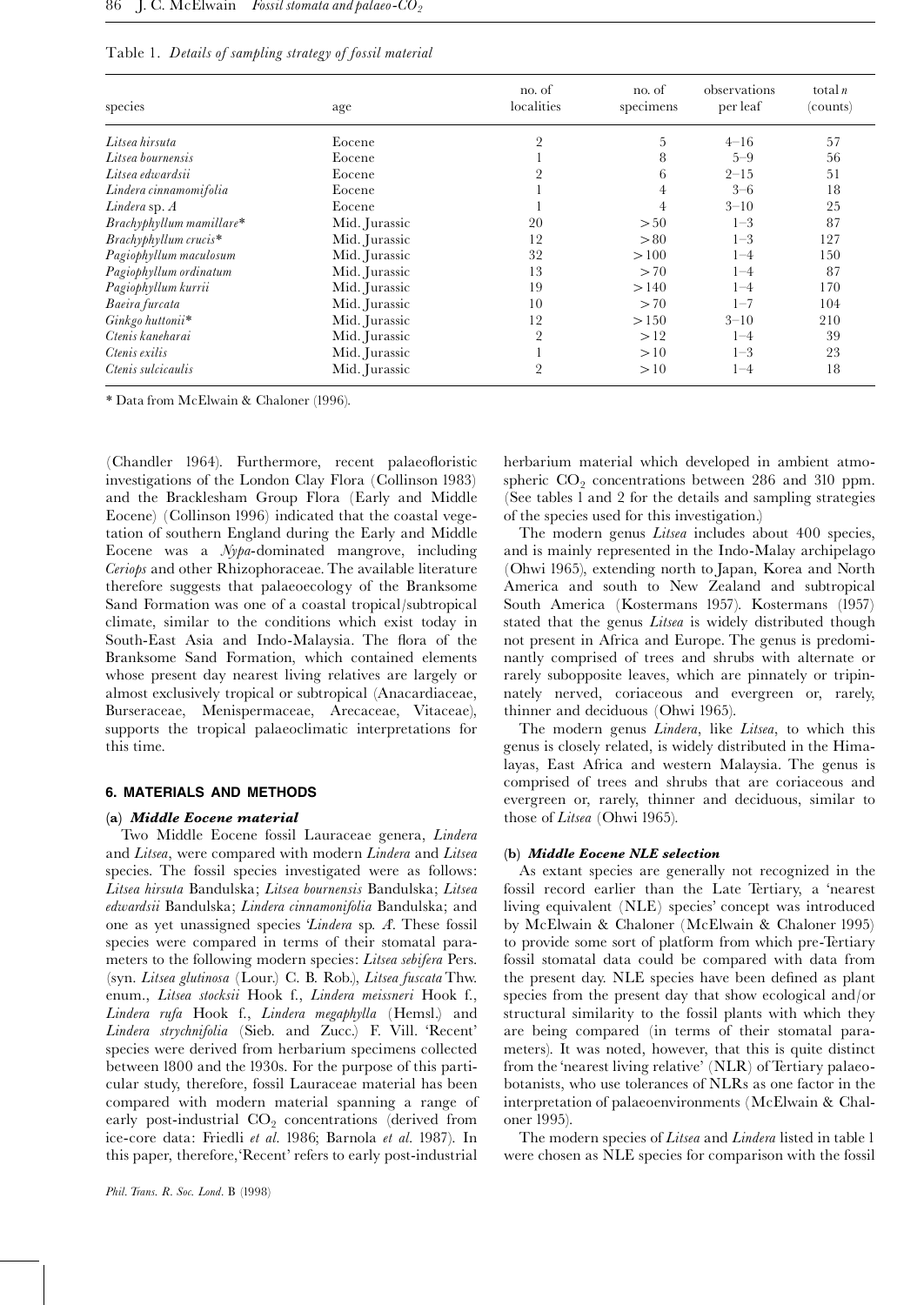| species                 | NLE species for<br>the following<br>fossils | age range        | no. of leaves  | observations<br>per leaf | no. of leaves per<br>plant (plant no.) total $n$ (counts) |     |  |
|-------------------------|---------------------------------------------|------------------|----------------|--------------------------|-----------------------------------------------------------|-----|--|
| Litsea sebifera         | Eocene Litsea                               | $1800 - 1885$ AD | 12             | $6 - 17$                 | (8)<br>12                                                 | 123 |  |
| Litsea fuscata          | Eocene Litsea                               | 1860-1867 AD     | 3              | 10                       | (3)                                                       | 30  |  |
| Litsea stocksii         | Eocene Litsea                               | $1831 - 1930$ AD | 14             | $5 - 11$                 | (13)<br>12                                                | 132 |  |
| Lindera meisneri        | Eocene Lindera                              | 1918 AD          | 4              | $6 - 10$                 | (3)<br>12                                                 | 31  |  |
| Lindera rufa            | Eocene Lindera                              | 1911 AD          |                | 10                       | $\left  \right $                                          | 10  |  |
| Lindera megaphylla      | Eocene Lindera                              | 1887-1994 AD     | 23             | $5 - 13$                 | 13(13)                                                    | 213 |  |
| Lindera strychnifolia   | Eocene Lindera                              | 1887 AD          |                | 10                       | $^{\prime}1^{\cdot}$                                      | 10  |  |
| Ginkgo biloba*          | Ginkgo huttonii                             | 1994 AD          | 20             | $9 - 10$                 | (2)<br>10                                                 | 199 |  |
| Araucaria heterophylla* | Brachyphyllum                               | 1994 AD          | 20             | $1 - 3$                  | 20<br>(1)                                                 | 50  |  |
| Athrotaxis cupressoides | Pagiophyllum                                | 1995 AD          | 50             | $2 - 8$                  | (2)<br>25                                                 | 192 |  |
| Zamia furfuracea        | Jurassic Ctenis                             | 1995 AD          | $\overline{2}$ | $9 - 11$                 | $\left(1\right)$<br>$\overline{2}$                        | 20  |  |

Table 2. Details of sampling strategy of Recent material

\*Data from McElwain & Chaloner (1996)

Litsea and Lindera species. This was based on the suggestion made in the systematic investigations of Bandulska (1926), and the fact that both fossil and modern species in question share similar ecological habitats and clearly possess very similar cuticular and gross morphological characteristics. In the early 1900s, Bandulska studied over 74% of the genera of the Lauraceae family (which comprises about 2000^2500 species and 31 genera (Hutchinson 1964)) in an attempt to assign a number of fossil leaf specimens from the Branksome Sand Formation to present-day genera. As noted earlier, the assignment of earlyTertiary fossil remains to modern genera is unacceptable to some contemporary Tertiary palaeobotanists (Collinson 1986). The outcome of this change in scientific and systematic practice over the past century has resulted in some of Bandulska's species assignments being viewed as tenuous. According to an extensive study of extant Lauraceae leaves by Hill (1986), fossil lauraceous leaves may be placed with confidence in the family, but leaf morphology within the family is so variable that, with few exceptions, more detailed affinities are impossible to determine. The extant genera Litsea and Lindera can only be separated on the basis of the number of anther locules, Litsea possessing four and Lindera possessing two. These genera therefore cannot be separated on the basis of leaf morphological characteristics in isolation from floral detail.

Despite the taxonomic difficulties associated with the separation of genera within the Lauraceae, the family may be easily recognized in the fossil record. Hill (1986) and Bandulska (1926) defined a number of cuticular characteristics that are perceived to be typically lauraceous. These include (1) possession of a stomatal complex with guard cells embedded below the overarching subsidiary cells, and a cuticular scale occurring between them; (2) hair bases, where present, are simple; (3) subsidiary cells are paracytic with a thin cuticle and pale appearance; and (4) the stomatal pore has a slit-like appearance and therefore is not extremely obvious. The presence of these cuticular characteristics support Bandulska's assignment of the fossil specimens documented in this chapter to the Lauraceae, but her identifications below the familial level must be treated with some caution.

Bandulska (1926) carried out careful investigation of both leaf physiognomy (including leaf shape, venation, texture, cuticle thickness and anatomy) and cuticular structure (including the shape and size of stomatal and epidermal cells, their arrangement on both abaxial and adaxial cuticles, presence or absence of papillae and cutinized scales, and detailed investigation into the shapes of leaf bases). On the basis of Bandulska's investigations, the most suitable morphological matches were selected for the fossil specimens of this study which meet the first requirement of selecting an NLE species.

The second requirement for the selection of a suitable NLE species is that the Recent and fossil species share similar ecological habitats. It has been established from both the palaeobotanical and palaeoclimatological studies of the Branksome Sand Formation that the most suitable ecological equivalent for the fossil species would be of tropical/subtropical origin and preferably from the Indo-Malaysian, or south-east Asian regions (Reid & Chandler 1933; Chandler 1964; Bandulska 1926). All the Recent species chosen as NLE species comply with both of these ecological criteria. The systematic difficulties associated with the fossil specimens were addressed by comparing a number of fossil and NLE species within the two genera under investigation.This enabled comparison of the ranges of stomatal parameters between fossil and Recent Lauraceae, regardless of their genus or species assignments.

# (c) Middle Jurassic material

McElwain & Chaloner (1996) investigated the stomatal parameters of three fossil species, Brachyphyllum mamillare, B. crucis and Gingko huttonii, from the Yorkshire Middle Jurassic. Seven additional fossil species are described here which have been added to the preliminary data set of McElwain & Chaloner (1996). They include one Ginkgoalean, Baeira furcata (Lindley and Hutton), three Coniferales (Pagiophyllum kurrii (Schimper), P. ordinatum Kendall, P. maculosum Kendall), and three Cycadales (Ctenis sulcicaulis (Phillips), C. kaneharai Yokoyama and C. exilis sp. nov.).

# (d) Middle Jurassic NLE selection

Zamia furfuracea was chosen from a preliminary investigation of six cycad species as the most suitable morphological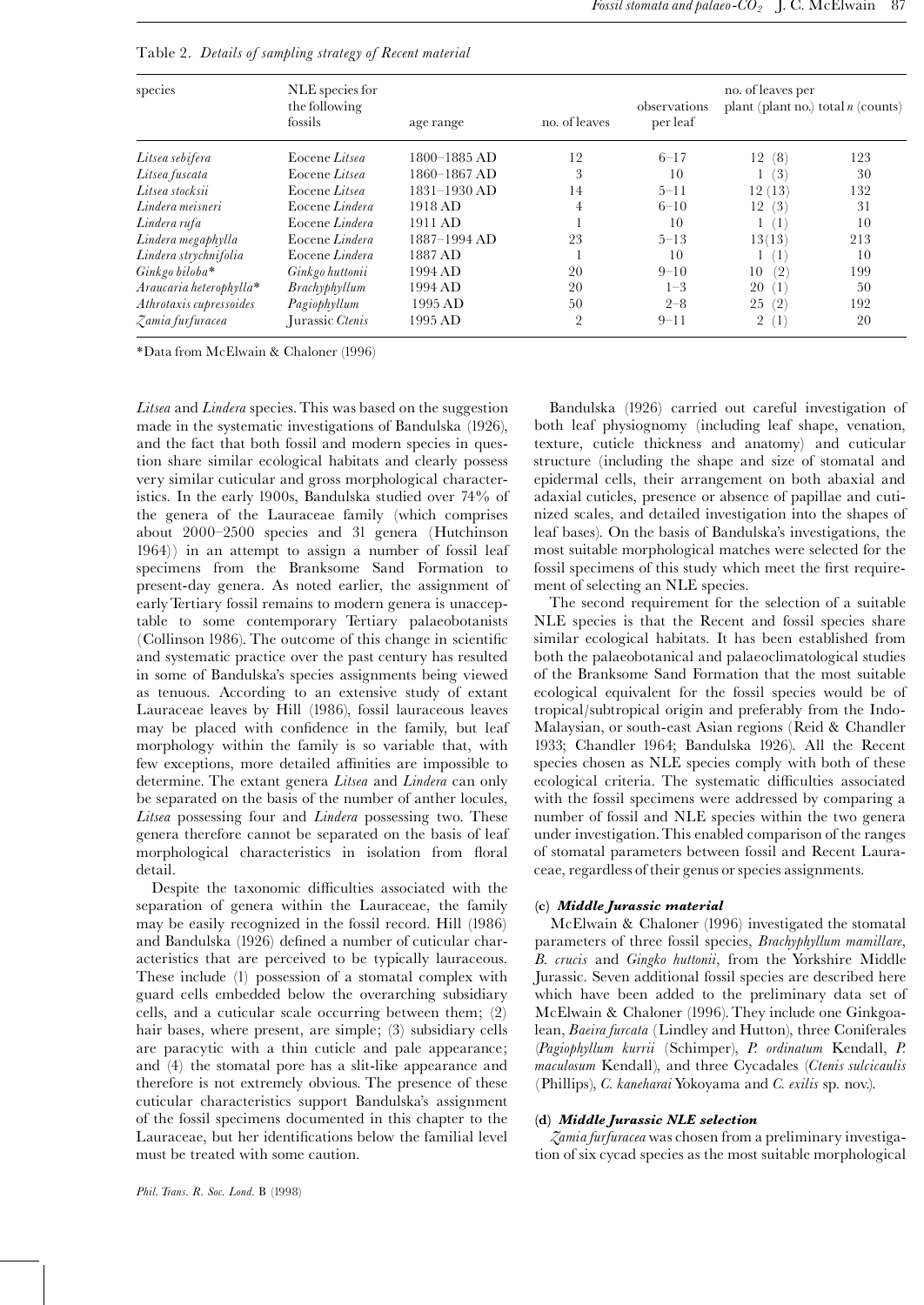and ecological equivalent for the three Middle Jurassic Ctenis species. According to Stewart (1983), the leaves of Ctenis and Pseudoctenis are very like those of  $\zeta$ amia and, in its natural habitat,  $\zeta$  furfuracea is coastal, inhabits well-drained soils, and experiences a hot, tropical to subtropical climate (Jones 1993). Harris (1964) suggests from the distribution of fossil remains, that all three Ctenis species most probably inhabited the well-drained sides of the delta and the wealth of palaeontological (Hallam 1985; Krassilov 1981; Philippe & Thevenard 1996) and geological (Frakes et al. 1992) evidence suggests hot, equable climates for the Middle Jurassic. On the basis of this information,  $\zeta$  furfuracea has been chosen as the NLE species for Ctenis kaneharai, C. sulcicaulis and C. exilis.

While fossil cycads are similar to modern cycads in their fine structure, they differ significantly in their gross morphology (Harris 1961). Furthermore, based on the lack of associated evidence (i.e. stems, leaves, and cones attached), Harris (1961) questioned whether isolated leaves such as those of Ctenis were truly cycadean. The palaeobotanical evidence regarding Mesozoic cycads suggests that they experienced a wider morphological and anatomical range, including deciduous and frost-tolerant forms (Spicer et al. 1993), unlike the strictly tropical/ subtropical range they inhabit today. On the basis of these uncertainties regarding the Mesozoic cycads, the comparison of Ctenis and  $\zeta$  furfuracea stomatal data must be viewed with some caution.

Araucaria heterophylla, the Norfolk Island pine, was chosen as the NLE for the Pagiophyllum species. Ecologically, A. heterophylla is a coastal conifer in its native habitat. Harris (1979) suggested from his detailed study of the Yorkshire Jurassic flora that *Pagiophyllum ordinatum* and P. kurrii most probably inhabited areas a few metres above the floodplain, whilst the association of  $Equise$ tum with  $P$ . macullosum suggests a riverbank habitat. Evidence of marine microfossil associations with *P. ordinatum* following the marine transgression which produced the Dogger would suggest that this species was subjected to coastal influences, therefore sharing a similar ecology to  $\Lambda$ . hetero $phylla$ . The leaves of  $A$ . heterophylla (mature foliage) and the form genus Pagiophyllum share a close morphological resemblance (Stewart 1983). Both possess leaves that are spirally arranged and, unlike *Brachyphyllum*, longer than they are broad, tapering to a point.

# (e) Stomatal parameters and standardizations

Stomatal densities and stomatal indices were calculated for all the species listed in tables 3 and 4 using the methodology of McElwain & Chaloner (1995, 1996). Stomatal parameters were investigated from Schulze cuticle preparations of the Eocene fossil material (prepared by Bandulska; NHM, London) and of the Yorkshire Jurassic material (prepared by Harris; NHM, London). Investigation of the Recent material was from both silicone replicas and  $H_2O_2$  glacial acetic acid macerations of the Recent Lauraceae, where material was available, and the Jurassic NLE species Zamia furfuracea and Araucaria heterophylla (see McElwain et al. (1995) for details of preparation techniques). Most of the herbarium material from the Royal Botanic Gardens, Kew, and the NHM herbaria were investigated by means of silicone replicas, as this method was non-destructive. Leaves were removed from the herbarium sheets for maceration only where numerous leaves were present on the particular specimen.

The stomatal ratio was calculated for all the fossil species listed in table 3, except Baeira furcata (for which no suitable NLE species could be selected), by taking a ratio of the mean stomatal index of each fossil species and the mean NLE stomatal index, or in the case of the Tertiary material, the mean generic NLE stomatal index (i.e. either Litsea or Lindera, depending on the genus of the fossil species being compared). The resultant stomatal ratios were then superimposed onto graphs of  $CO<sub>2</sub>$  estimates from published geochemical evidence, based on two different standards, in order to make semi-quantitative estimates of the palaeo- $CO<sub>2</sub>$  concentration prevailing in Middle Eocene times.

The first standard, the 'Carboniferous standardization' was introduced by Chaloner & McElwain (1997). This standard was derived by setting the stomatal ratios of a Carboniferous conifer (Swillingtonia denticulata; 0.58) and a Permian conifer (Lebachia frondosa; 0.79), on to the Berner curve, thereby dictating the value of the stomatal ratio scale. This resulted in one stomatal ratio unit being equal to two  $RCO<sub>2</sub>$  units (a ratio of palaeo- $CO<sub>2</sub>$  to that of the PIL of 300 ppm). To date, all stomatal data collected from the Palaeozoic (McElwain & Chaloner 1995) and Mesozoic (McElwain & Chaloner 1996) have been standardized by means of this Carboniferous standardization.

A second standard, the `Recent standardization', is used in this paper and has been set by assuming that a stomatal ratio of 1would have existed at the time of collection of the Recent Lauraceae material which existed in an atmospheric  $CO<sub>2</sub>$  concentration of approximately 300 ppm ( $RCO<sub>2</sub>=1$ ). This resulted in a scale which dictated that one stomatal ratio unit was equal to one  $RCO<sub>2</sub>$  unit. However, the NLE material of both Mesozoic and Palaeozoic fossils were collected in current ambient  $CO<sub>2</sub>$ concentrations of approximately 360 ppm. Therefore the Recent value standard dictated that one stomatal ratio unit was equal to 1.2  $RCO<sub>2</sub>$  units. The Middle Eocene data has therefore been corrected by a factor of 1.2 in order to account for the fact that the Lauraceae NLE material was collected between 1800 and 1930. Data from previous investigations on Palaeozoic and Mesozoic fossil plant stomatal parameters (McElwain & Chaloner 1995, 1996; Chaloner & McElwain 1997) were subjected to this new standardization along with the additional Middle Jurassic species described here and the corrected Eocene data.

# (f) Data analysis

The standard error of the mean (s.e.m.) stomatal density and index were calculated for all the fossil and Recent species listed in tables 3 and 4. Coefficients of variation (the standard deviation (s.d.) expressed as a percentage of the mean) were determined in order to assess the intraspecific variation of the stomatal density and index. Data were tested for normality using a onesample Kolmogrov-Smirnov test and sample heterogeneity in Unistat v. 4 for Windows. All data were found to be normally distributed, and statistical analyses were carried out at the  $95\%$  confidence interval (CI). Standard ANOVAs were applied to test for any significant differences in both stomatal density and index between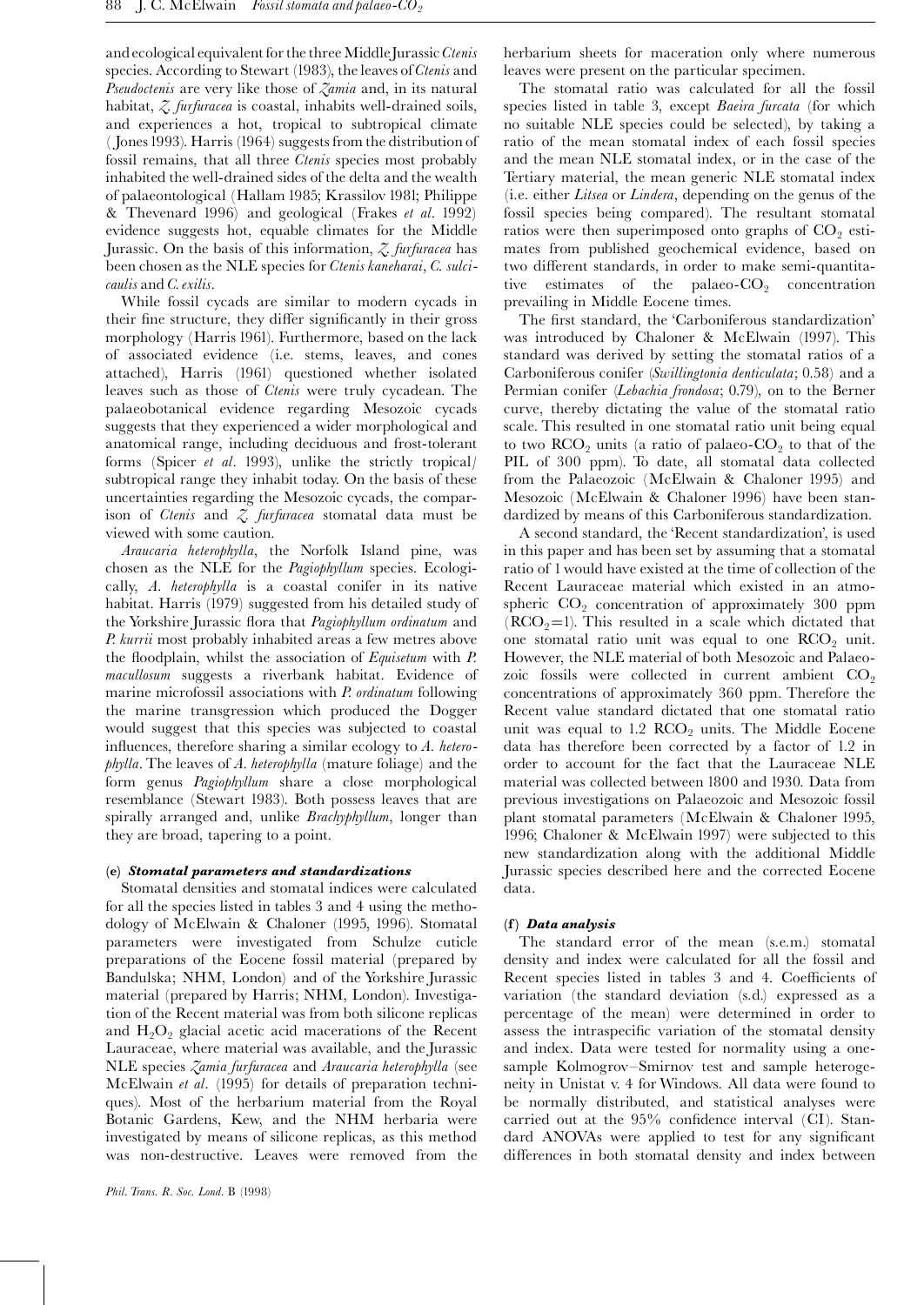# Table 3. Details of fossil stomatal parameters and an assessment of their variation

 $(x, \text{mean}; \sigma, \text{standard deviation}; s.e., \text{standard error}; C_v, \text{coefficient of variation (the s.d. expressed as a percentage of the mean). E,$ Middle Eocene; J, Middle Jurassic; P, Lower Permian; C, Upper Carboniferous; D, Lower Devonian.)

|                             |               | stomatal density (mm <sup>-2</sup> ) |          |      |                  |             | stomatal index      |          |         |                  |             |
|-----------------------------|---------------|--------------------------------------|----------|------|------------------|-------------|---------------------|----------|---------|------------------|-------------|
| species                     | age           | $\mathcal{X}% _{0}$                  | $\sigma$ | s.e. | $\boldsymbol{n}$ | $C_{\rm v}$ | $\mathcal{X}% _{0}$ | $\sigma$ | s.e.    | $\boldsymbol{n}$ | $C_{\rm v}$ |
| Litsea hirsuta              | ${\bf E}$     | 315.1                                | 37.9     | 5.0  | 57               | 12.0        | 10.7                | 1.4      | 0.3     | 18               | 13.1        |
| Litsea bournensis           | E             | 337.5                                | 47.4     | 0.8  | 56               | 14.0        | 10.7                | 2.7      | 0.4     | 47               | 25.2        |
| Listea edwardsii            | E             | 271.3                                | 33.6     | 4.7  | 51               | 12.4        | 10.4                | 3.4      | 1.4     | 6                | 32.7        |
| Lindera cinnamomifolia      | E             | 183.0                                | 22.2     | 5.2  | 18               | 12.1        | 7.1                 | 1.4      | 0.4     | 12               | 19.7        |
| Lindera sp. A               | E             | 322.0                                | 35.2     | 7.0  | 25               | 10.9        | 10.9                | 1.9      | 0.4     | 21               | 17.4        |
| $Brachyphyllum mamill are*$ | $\bf J$       | 34.2                                 | 15.4     | 0.2  | 87               | 45.1        | 5.7                 | 2.5      | 0.3     | 62               | 43.8        |
| Brachyphyllum crucis*       | J             | 45.4                                 | 11.8     | 0.1  | 127              | 25.9        | 4.5                 | 1.9      | 0.3     | 36               | 42.2        |
| Ginkgo huttonii*            |               | 58.0                                 | 20.7     | 0.1  | 210              | 35.7        | n/a                 | n/a      | n/a     | n/a              | n/a         |
| Baeira furcata (abaxial)    | J             | 47.7                                 | 22.2     | 2.9  | 60               | 46.5        | 3.2                 | 1.5      | 0.7     | 5                | 46.9        |
| Baeira furcata (adaxial)    | J             | 28.2                                 | 8.1      | 1.2  | 44               | 28.7        | 4.8                 | 0.6      | 0.3     | 3                | 12.5        |
| Pagiophyllum maculosum      | J             | 49.8                                 | 12.3     | 1.0  | 150              | 24.7        | 5.5                 | 1.4      | 0.3     | 15               | 25.4        |
| Pagiophyllum ordinatum      | J             | 49.9                                 | 8.8      | 0.9  | 87               | 17.6        | 6.3                 | 2.0      | 0.4     | 29               | 31.7        |
| Pagiophyllum kurrii         | J             | 43.3                                 | 11.7     | 0.9  | 170              | 27.0        | 5.4                 | 1.7      | 0.4     | 21               | 31.5        |
| Ctenis sulcicaulis          |               | 61.9                                 | 9.4      | 2.2  | 18               | 15.2        | n/a                 | n/a      | n/a     | n/a              | n/a         |
| Ctenis kaneharai            | J             | 61.5                                 | 25.6     | 4.1  | 39               | 41.6        | 9.7                 | 2.9      | $0.8\,$ | 14               | 29.8        |
| Ctenis exilis               |               | 84.9                                 | 29.5     | 6.2  | 23               | 34.7        | 13.4                | 2.4      | 0.2     | 16               | 17.9        |
| Lebachia frondosa**         | P             | 309.0                                | 56.5     | 12.6 | 20               | 18.3        | 14.6                | 2.0      | 0.4     | 20               | 13.7        |
| Swillingtonia denticulata** | $\mathcal{C}$ | 787.8                                | 158.9    | 37.5 | 18               | 20.2        | 19.7                | 4.3      | 1.2     | 14               | 21.8        |
| Aglaophyton major**         | D             | 4.5                                  | 3.9      | 0.8  | 23               | 86.7        | 2.2                 | 1.1      | 0.2     | 19               | 50.0        |
| Sawdonia ornata**           | D             | 4.3                                  | 1.9      | 0.3  | 38               | 44.2        | 3.1                 | 1.0      | 0.3     | 13               | 32.3        |

\*Data from McElwain & Chaloner (1996).

\*\*Data from McElwain & Chaloner (1995).

# Table 4. Details of nearest living equivalent stomatal parameters and variance

(The species listed were the selected NLE species for fossil material from the following times: E, Middle Eocene; J, Middle Jurassic; P, Lower Permian; C, Upper Carboniferous; D, Lower Devonian. x, mean;  $\sigma$ , standard deviation; s.e., standard error;  $C_v$ , coefficient of variation (the s.d. expressed as a percentage of the mean).)

|                         | <b>NLE</b><br>for? | stomatal density (mm <sup>-2</sup> ) |          |      |                  | stomatal index |               |          |      |                  |             |
|-------------------------|--------------------|--------------------------------------|----------|------|------------------|----------------|---------------|----------|------|------------------|-------------|
| species                 |                    | $\mathcal{X}$                        | $\sigma$ | s.e. | $\boldsymbol{n}$ | $C_{\rm v}$    | $\mathcal{X}$ | $\sigma$ | s.e. | $\boldsymbol{n}$ | $C_{\rm v}$ |
| Litsea sebifera         | E                  | 406.9                                | 33.2     | 2.9  | 131              | 8.1            | 19.0          | 5.62     | 0.8  | 48               | 29.6        |
| Litsea fuscata          | Е                  | 454.0                                | 41.9     | 7.6  | 30               | 9.2            | 18.3          | 6.01     | 2.1  | 82               | 32.0        |
| Litsea stocksii         | E                  | 407.2                                | 47.6     | 4.2  | 132              | 11.6           | 14.4          | 2.65     | 0.7  | 15               | 18.4        |
| Lindera meissneri       | E                  | 337.7                                | 35.6     | 5.6  | 41               | 10.5           | 18.1          | 4.76     | 1.2  | 16               | 26.3        |
| Lindera rufa            | Е                  | 497.3                                | 36.8     | 11.7 | 10               | 7.4            | n/a           | n/a      | n/a  | n/a              | n/a         |
| Lindera megaphylla      | Е                  | 307.0                                | 30.6     | 2.1  | 223              | 9.9            | 15.6          | 3.99     | 0.8  | 22               | 25.6        |
| Lindera strychnifolia   | E                  | 431.1                                | 34.2     | 10.8 | 10               | 7.9            | n/a           | n/a      | n/a  | n/a              | n/a         |
| Ginkgo biloba*          |                    | 84.8                                 | 19.5     | 0.1  | 198              | 22.9           | n/a           | n/a      | n/a  | n/a              | n/a         |
| Araucaria heterophylla* | J, C, P            | 140.7                                | 26.7     | 3.8  | 50               | 18.9           | 11.5          | 4.2      | 0.9  | 20               | 36.5        |
| Athrotaxis cupressoides |                    | 74.4                                 | 29.4     | 2.1  | 190              | 39.5           | 9.4           | 3.05     | 0.8  | 12               | 32.4        |
| Zamia furfuracea        |                    | 128                                  | 13.6     | 2.5  | 30               | 10.6           | 10.1          | 1.39     | 0.3  | 20               | 13.8        |
| funcus effusus**        | D                  | 309.1                                | 72.8     | 10.3 | 50               | 23.6           | 12.4          | 2.3      | 0.4  | 50               | 18.5        |
| Psilotum nudum**        | D                  | 40.1                                 | 16.8     | 1.4  | 145              | 41.9           | 15.5          | 5.6      | 0.6  | 92               | 36.1        |

\*Data from McElwain & Chaloner (1995).

\*\*Data from McElwain & Chaloner (1996).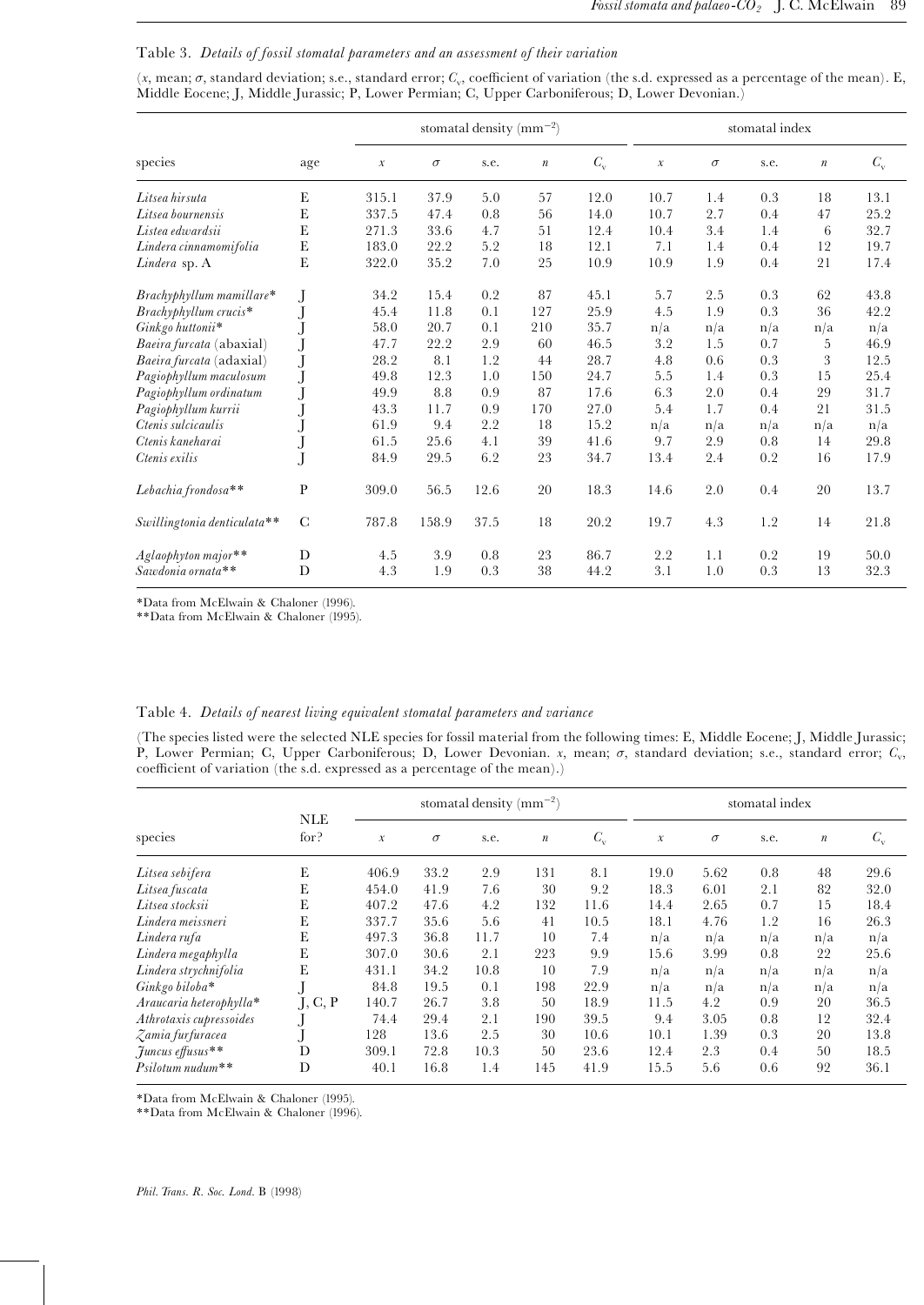fossil and Recent material. An assessment of intraspecific variability (the variability in stomatal parameters within a single species) within Recent stomatal density and index was undertaken for two Litsea species, L. stocksii and L. sebifera and one Lindera species, L. megaphylla. This was achieved by including stomatal density and index data derived from a number of (1) different positions on individual leaves, i.e. leaf apex, middle, and base; (2) different leaves from the same tree/shrub; and (3) leaves from different plants of the same species (both from the same habitat and time and from different habitats and time) within the total data set. The sampling strategy for the investigation is detailed in table 1. Interspecific variability (the variability in stomatal parameters between species) was assessed by comparing the coefficients of variation for each species detailed in table 4. Intrageneric variability in stomatal density (the variability in stomatal parameters between species within a single genus) was assessed by means of standard ANOVA in Unistat. High F statistics produced by ANOVA indicated high variation between species within a genus.

#### 7. RESULTS

#### (a) Middle Eocene

The mean density and index values for the Recent NLE material were consistently higher than those of the Middle Eocene (tables 3 and 4). Statistical analysis (ANOVA) demonstrated that both Recent Litsea and Lindera genera possessed signi¢cantly higher stomatal densities  $(F=65.016, p<0.0001, \text{ and } F=78.166, p<0.0001, \text{ respec-}$ tively) than fossil Litsea and Lindera genera. Highly significant differences were also observed between fossil and NLE Litsea and Lindera stomatal indices  $(F=51.639,$  $p < 0.0001$ , and  $F = 66.330$ ,  $p < 0.0001$ , respectively). The variation within fossil genera of both Litsea and Lindera was significant  $(F=52.917, p<0.0001)$ , as was that observed within NLE Litsea and Lindera. This withingenus variability was, however, found to be insignificant in relation to the difference observed between fossil and NLE material.

Figure 1 plots the density versus index data for both fossil and NLE species within the genus Litsea, and it clearly demonstrates that fossil Litsea stomatal indices were consistently lower than those of their selected NLE species and that there were two populations of stomatal density within the Recent genus Litsea. Despite the fact that one of these populations possessed lower stomatal density values than the fossil Litsea species, the modern stomatal index values were collectively higher, and significantly so, than the fossil index values.

Figure 2 plots density versus index data for both fossil and NLE species within the genus *Lindera*. The relationship between fossil and NLE species stomatal parameters is very clear. Fossil Lindera species possessed consistently lower stomatal density and index values than their selected NLE species, with the exception of two outliers. These outliers demonstrate very low stomatal index values despite their high density values, which were most probably caused by environmental factors other than atmospheric  $CO<sub>2</sub>$ , that affected the sizing and spacing of the epidermal cells but not the actual development of stomata from epidermal cell initials (which would alter the stomatal index).



Figure 1. A comparison of Middle Eocene and Recent Litsea stomatal density and index. Each point represents a single stomatal density and index count.

The intraspecific variation within stomatal density was found to be low, irrespective of sample size, position on individual leaves, number of leaves sampled per plant, or number of plants sampled per species, for the three species investigated; Litsea sebifera, L. stocksii and Lindera megaphylla. In general, the coefficient of variation of stomatal density was greater for the fossil material than for the Recent material (tables 3 and 4). The coefficient of variation of stomatal index was greater than the variation observed in stomatal density for all species, both fossil and Recent (tables 3 and 4). Intrageneric variability in stomatal density was found to be highest in Recent Lindera, followed by fossil Lindera, fossil Litsea and finally Recent Litsea, as revealed by the F statistic.

# (b) Middle Jurassic

Recent NLE species stomatal parameters were found to be consistently and significantly higher  $(p<0.0001$  at the  $95\%$  CI)than the fossil material, which confirms McElwain & Chaloner's (1996) earlier observation for two Middle Jurassic conifers (Brachyphyllum mamillare and B. crucis) and one Gingkoalean (Ginkgo biloba) compared with their nearest living equivalents.

#### 8. DISCUSSION

#### (a) Middle Eocene

Highly significant differences were observed between fossil and NLE species' stomatal densities and indices (¢gures 1 and 2; tables 3 and 4). The fossil data comprised stomatal density and index counts from a number of different species, each collected from two-to-three different localities within the Branksome Sand Formation, and which therefore most probably originated from a varied set of ecological settings. Moreover, the modern data set included stomatal densities and indices from a wide range of altitudes, geographical areas (as indicated in table 1), and ecological settings. Despite the fact that the sampling strategy of both fossil and Recent data sets encompassed many factors which could drive or influence natural variation in stomatal density and index, a clear trend of low stomatal density and index was observed for the fossil species. Conversely, one of relatively high densities and high indices is clear in the Recent material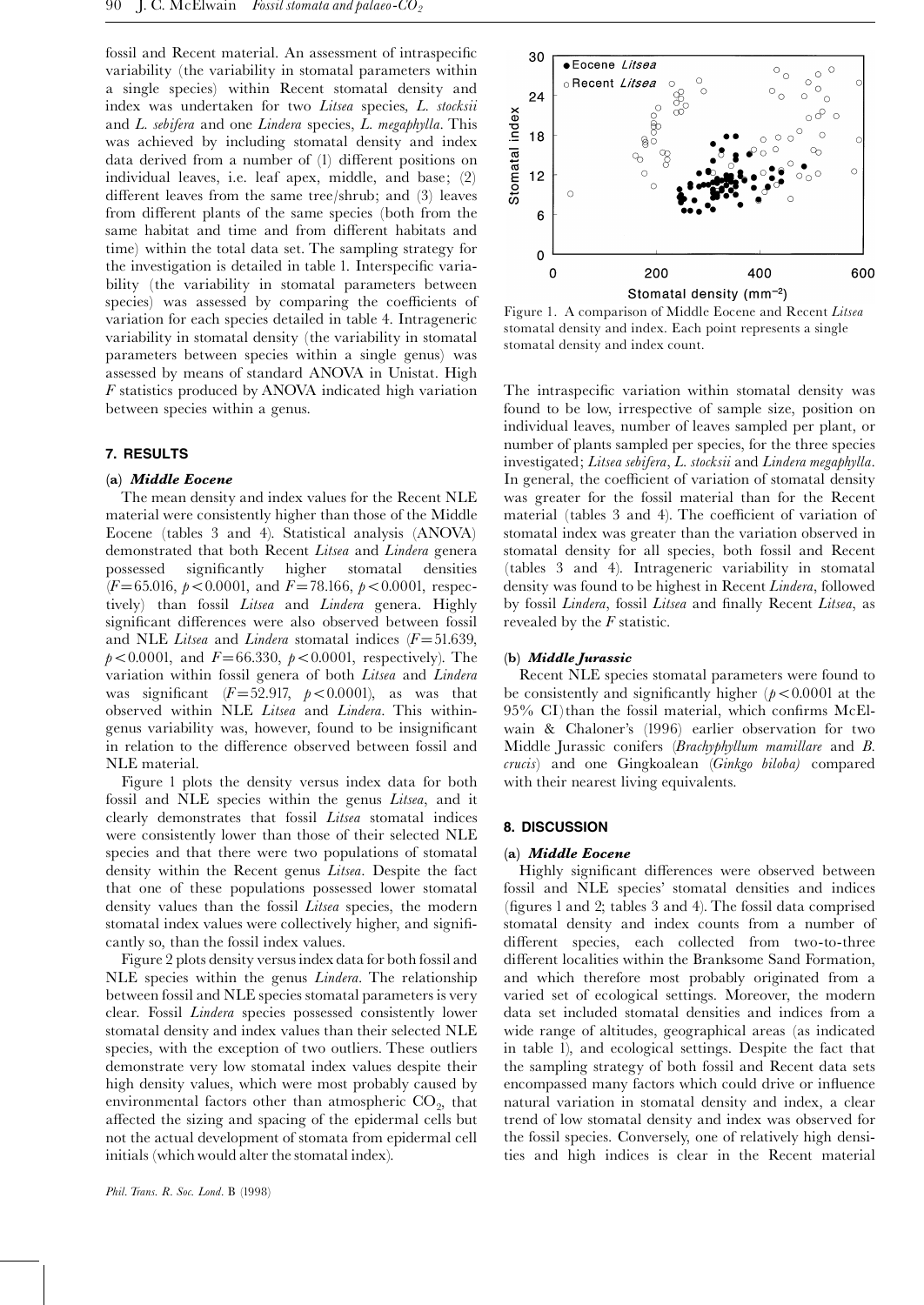

Figure 2. A comparison of fossil and Recent Lindera stomatal density and index. Each point represents a single stomatal density and index count. The outliers (arrows) marked on the graph belong to specimen number V396, from the Bandulska collection in the Natural History Museum, London.

 $(figures 1 and 2)$ . The data consistently support the suggestion from geochemical evidence (Freeman & Hayes 1992; Berner 1993, 1994; Cerling 1993) that the atmospheric CO2 concentration during Middle Eocene times was elevated compared to the pre-industrial ambient concentration (figure 3). The resultant ranges of  $CO<sub>2</sub>$  for the Middle Eocene according to the Carboniferous standardization palaeo- $CO<sub>2</sub>$  concentrations were 3.2-5.8 times the PIL. These may be considered to represent the upper limits of the  $CO<sub>2</sub>$  concentration suggested by the stomatal ratio data, and those of the present-day standardization (figure 3), which yield  $CO<sub>2</sub>$  concentrations of 1.4-3 times the PIL, considered as the lower limits of the estimates. However, until the relationship between known  $CO<sub>2</sub>$ concentrations and stomatal density/index of Lindera and Litsea is constrained in the present day, these estimates of Eocene palaeo- $CO<sub>2</sub>$  will remain semi-quantitative. These stomatal ratio derived  $CO<sub>2</sub>$  estimates are also consistent with marine isotopic temperature curves for ocean surfaces (Shackleton & Kennett 1975), and those from benthic molluscan shells (Buchardt 1978), as well as for terrestrial derived temperature curves from leaf physiognomy (Wolfe 1995; Dorf 1964). It is entirely possible that these semi-quantitative estimates of Middle Eocene  $CO<sub>2</sub>$ concentration are valid, as they are in good agreement with the modelling data of Worsley et al. (1994), which imply palaeo- $CO_2$  levels of 3.5–4.0 times the PIL.

#### (b) Middle Jurassic

McElwain & Chaloner (1996) demonstrated that the stomatal parameters of three species from the Yorkshire Middle Jurassic provided a morphological signature of elevated atmospheric  $CO<sub>2</sub>$  during the Middle Jurassic. This observation was found to be consistent with geochemical evidence (Cerling 1993) and modelling results (Berner 1994). The stomatal data reported here from seven additional Yorkshire Middle Jurassic species confirms the results of this preliminary investigation. The range of stomatal ratios from the preliminary study (McElwain & Chaloner 1996), and the new data described in this paper (figure 4), suggest that Middle Jurassic  $CO<sub>2</sub>$ 

concentrations ranged between 3.3 and 4.2 times the PIL, according to the Carboniferous standardization, or  $2-2.5$ times the PIL, according to the Recent standardization. It is interesting to note that the range of stomatal ratios for all ten species investigated from this time period was very narrow (see figure 4), therefore providing a relatively narrow band of palaeo- $CO<sub>2</sub>$  estimates. A sampling strategy which incorporated both spatial and temporal variation in stomatal parameters was achieved by studying fossil specimens from many localities within a 10 Ma interval (of the Yorkshire Middle Jurassic). No statistically significant differences in stomatal parameters were observed between fossil localities or ages in relation to those observed between fossil and NLE plant species.

#### (c) General discussion

During periods of suggested elevated atmospheric  $CO<sub>2</sub>$ (Berner 1993, 1994; Cerling 1993; Freeman & Hayes 1992), such as the Middle Eocene, Jurassic and Early Devonian, significantly lower stomatal densities and indices were consistently observed among the 15 fossil species investigated compared with those of their NLE species (figure 4). Conversely, the Carboniferous and Permian species which, according to geochemical and modelling data, were believed to have existed in palaeoatmospheres similar to those of today (Berner 1994; Mora et al. 1996), possessed somewhat higher stomatal densities and indices than their NLE species. This would suggest that Late Carboniferous and Early Permian palaeoatmospheric  $CO<sub>2</sub>$  levels may have been lower than previously believed. It is apparent from these data that fossil plant stomatal parameters yield palaeo- $CO<sub>2</sub>$  estimates that are broadly consistent with the values determined from geochemical evidence and carbon cycle modelling results.

Figure 4 demonstrates a strong correlation between the palaeo-CO<sub>2</sub> estimates derived from Berner's long-term carbon cycle model and those derived from the stomatal ratios of fossil plants irrespective of the calibration used to set the stomatal ratio scale. The stomatal ratios of the Jurassic species fall between the very high stomatal ratios of the Early Devonian plants and the very low stomatal ratios of the Carboniferous and Permian species. Second, the palaeoatmospheric  $CO<sub>2</sub>$  estimates derived from fossil plant stomatal parameters from all four time periods investigated fall within a tight range compared with the values yielded by carbon isotopic investigations (Cerling 1993; Mora et al. 1996), marine (Freeman & Hayes 1992; Sinha & Stott 1994) and carbon cycle modelling (Berner 1993, 1994).

This investigation set out to establish a sampling strategy for both stomatal densities and stomatal indices of fossil and Recent leaf material that would incorporate as much of the inherent variation within these parameters as possible. Such a sampling strategy addresses current criticism regarding the interpretation of palaeo- $CO<sub>2</sub>$ concentrations based on stomatal characters which, according to (Poole et al. 1996) should be 'treated with extreme caution' due to intrinsic environmentally controlled variability of stomatal density. These results indicate that, despite phenotypically and genotypically controlled differences in stomatal density and stomatal index for a single species, fossil stomata provide a signal of the palaeo- $CO<sub>2</sub>$  concentration in which they developed.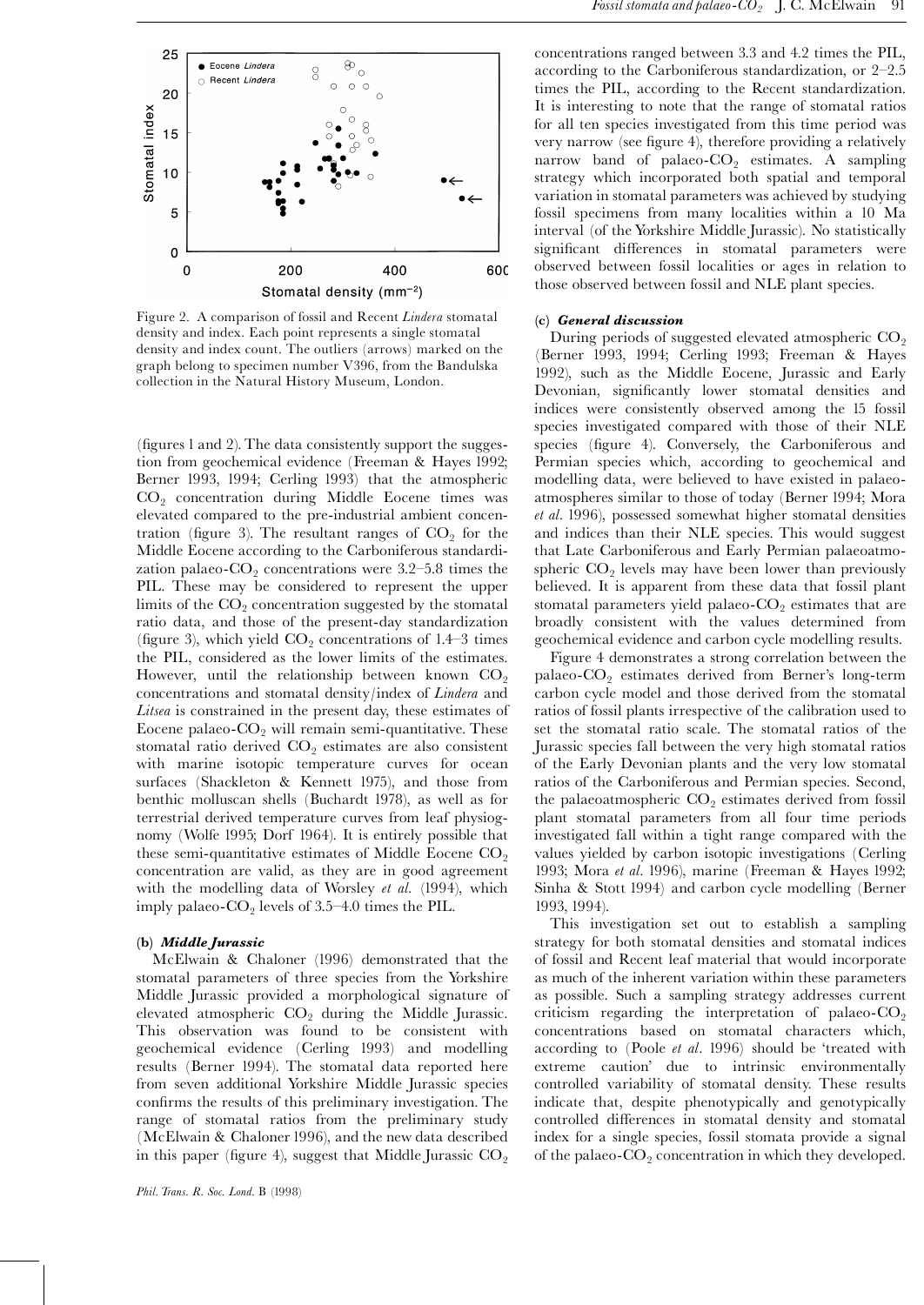

Figure 3. A comparison of Eocene Recent Lauraceae stomatal ratio (shaded bar represents the range of stomatal ratios exhibited by the Middle Eocene species listed in table 3) with the palaeosol isotopic evidence of Cerling (1992) (C) and Sinha & Stott (1994) (S), and the marine carbon isotopic evidence of Freeman & Hayes (1992) (dashed line). All data have been superimposed on Berner's long-term carbon cycle computer model (solid line).  $RCO_2$  is a ratio of the  $CO_2$  concentration predicted by GEOCARB II (Berner 1994) to the pre-industrial atmospheric  $CO_2$  concentration of 300 ppm. The stomatal ratio (SR) scale for (a), the Carboniferous standard (solid black rectangle) was derived by setting the stomatal ratios of Carboniferous and Permian conifers, Swillingtonia denticulata (SR = 0.58) and Lebachia frondosa (SR = 0.79), which were believed to have existed in CO<sub>2</sub> concentrations very similar to those of today (350^400 ppmv), on the Berner curve, thereby dictating the value of the stomatal ratio scale. This resulted in one stomatal ratio unit being equal to two  $RCO<sub>2</sub>$  units. The stomatal ratio scale for  $(b)$ , the Recent standard (unfilled rectangle) was set by assuming that a stomatal ratio of one would have existed at the time of collection of the Recent material, which existed in atmospheric  $CO_2$  concentrations of 280-300 ppmv (an  $RCO_2=1$ ). Therefore, one  $RCO_2$  unit is equal to one stomatal ratio unit for  $(b)$ .

In order to eliminate as much potential variation as possible caused by environmental factors other than  $CO<sub>2</sub>$ , it is essential to gather large data sets of fossil and Recent plant stomatal densities and, where possible, to calculate the stomatal index.

Kurschner et al. (1996) noted that the fossil record displays a certain bias for the preservation of 'sun' leaves, which was originally observed in taphonomic studies in modern depositional environments by Spicer (1975, 1980, 1981). Sun morphotypes typically possess stomatal densities that are 60% higher than shade morphotypes as a direct result of high epidermal cell densities, caused by a reduction in lateral epidermal cell expansion (Kurschner 1996). The preponderance in the fossil record of sun morphotypes, having high stomatal densities, would therefore bias the interpretation of stomatal density and, to a lesser degree, stomatal index values. However, despite this taphonomic bias in the fossil record, Early Devonian, Middle Jurassic and Middle Eocene stomatal densities and indices were found to be significantly lower than their nearest living equivalents, therefore implying elevated atmospheric  $CO<sub>2</sub>$ .

Stomatal data from fossil plants provide a useful insight into how plants responded to extreme fluctuations in atmospheric  $CO<sub>2</sub>$  concentrations during geological time. Such research provides a tool with which to help predict future responses of plants to elevated atmospheric  $CO<sub>2</sub>$ in terms of their stomatal parameters and water use efficiency, but also presents one of the only biological means to date of estimating palaeo- $CO_2$  concentrations. The fact that biological, physical/chemical and modelling data are in such good agreement provides further evidence that atmospheric  $CO<sub>2</sub>$  fluctuated widely over geological time.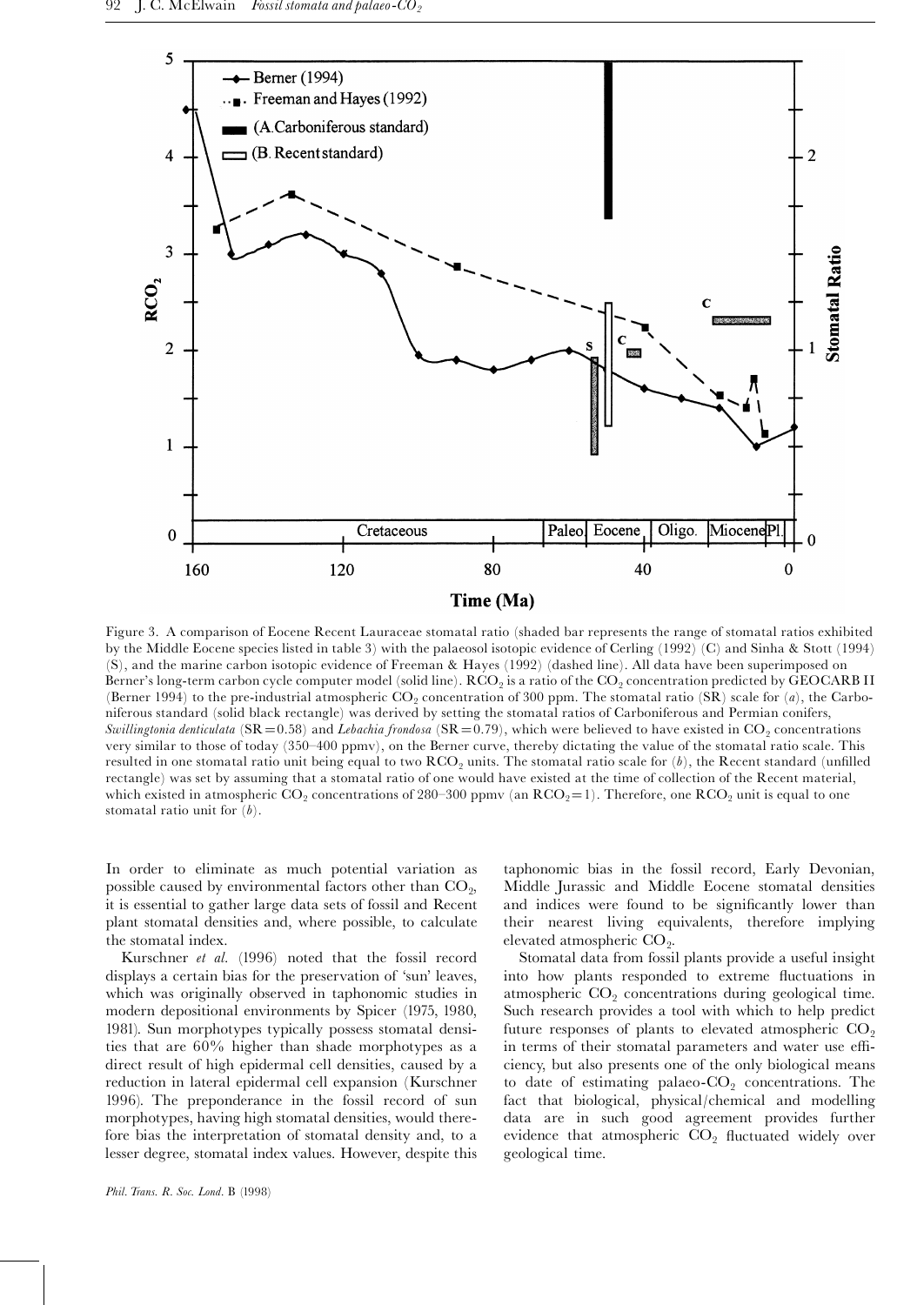

Figure 4. Estimates of palaeoatmospheric  $CO<sub>2</sub>$  for the Phanerozoic calibrated from the stomatal ratios (black solid bars) of the fossil plants listed in table 3 compared with model estimates of Berner (1994; GEOCARB II). (1) includes the stomatal ratios of Aglaophyton major (6.2) and Sawdonia ornata  $(4.8)$ ;  $(2)$  the stomatal ratio of Swillingtonia denticulata  $(0.58)$ ; (3) the stomatal ratio of *Lebachia frondosa*  $(0.79)$ ; (4) stomatal ratios of Brachyphyllum mamillare (1.65), B. crucis (2.08), Pagiophyllum kurrii (2.11), P. ordinatum (1.83), P. macullosum  $(2.09)$ ; and  $(5)$  stomatal ratios of Litsea hirsuta  $(1.61)$ , L. bournensis (1.68), L. edwardsii (1.65), Lindera cinnamomifolia (2.54) and L. sp.  $A$ . (1.65). (a) The derivation of the Carboniferous standardization has been described for figure  $3a$ . (b) The Recent standardization was set by assuming that a stomatal ratio of one would have existed at the time of collection of the Recent Lauraceae material, which existed in an atmospheric  $CO<sub>2</sub>$  concentration of approximately 300 ppm (RCO<sub>2</sub>=1). This resulted in a scale which dictated that one stomatal ratio unit was equal to one  $RCO<sub>2</sub>$  unit. However, the NLE material of both Mesozoic and Palaeozoic fossils was collected in current ambient  $CO<sub>2</sub>$  concentrations of approximately 360 ppm. Therefore, the Recent standardization dictated that one stomatal ratio unit was equal to  $1.2 \text{ RCO}_2$  units. The Middle Eocene data has therefore been corrected by a factor of 1.2 in order to account for the fact that the Lauraceae NLE material was collected between 1800 and 1930  $(CO<sub>2</sub>$  concentrations between 286 and 310 ppm).

#### 9. GENERAL CONCLUSIONS

(1) Fifteen fossil plant species collected from numerous global localities, from the Middle Eocene, Middle Jurassic, Early Permian, Late Carboniferous and Early Devonian, were compared with 13 Recent species in terms of their stomatal density, stomatal index and stomatal ratio. Members of the Ginkgoales, Coniferales, Cycadales and Angiospermales were represented in the sample set of both fossil and Recent plants. The basis of comparison between fossil and Recent species was on ecological and/ or morphological similarity for all the time periods investigated, except for the Middle Eocene where systematic relatedness was employed in addition to morphological and ecological similarity.

(2) The palaeo- $CO<sub>2</sub>$  estimates provided by fossil plant stomatal parameters are also in good agreement with palaeotemperature reconstructions from the Palaeozoic (Frakes et al. 1992), Mesozoic (Hallam 1985) and Cenozoic (Wolfe 1995). These data may be used by general circulation climate analogue models, such as UGAMP (Valdes & Sellwood 1992), which are used to improve the predicted estimates of future greenhouse-induced global climate change.

(3) These stomatal data provide useful information on how fossil plants responded to large-scale fluctuations in atmospheric  $CO<sub>2</sub>$  in the geological past in terms of their water use efficiency (as deduced from changes in their stomatal density). This knowledge is important in the light of the investigation into plant responses to the current anthropogenically driven rise in atmospheric  $CO<sub>2</sub>$  (Rozema et al. 1991) and the global temperature rise which is predicted to ensue (Houghton et al. 1995). An improvement in plant water use efficiency under enriched  $CO<sub>2</sub>$  levels would certainly be advantageous, if the predicted  $1.5-4$  °C rise in global mean temperature (Houghton et al. 1995) does occur due to the doubling of current atmospheric  $CO<sub>2</sub>$ concentration.

#### **REFERENCES**

- Bakker, J. C. 1991 Effects of humidity on stomatal density and its relation to leaf conductance. Scienta Hort. 48, 205-212.
- Bandulska, H.1923 A preliminary paper onthe cuticularstructure of certain dicotyledonous and coniferous leaves from the Middle Eocene flora of Bournemouth. Linn.  $\tilde{J}$ . Bot. 46, 241-269.
- Bandulska, H. 1924 On the cuticles of some recent and fossil Fagaceae. Bot. J. Linn. Soc. 46, 427-440.
- Bandulska, H. 1926 On the cuticles of some fossil and recent Lauraceae. Bot. J. Linn. Soc. 47, 384-421.
- Bandulska, H. 1928 A cinnamon from the Bournemouth Eocene. Bot. J. Linn. Soc. 48, 139-147.
- Bandulska, H. 1931 On the cuticles of some recent and fossil Myrtaceae. *Bot. J. Linn. Soc.* **48**, 657-671.
- Barnola, J. M., Raynaud, D., Korotkevich, Y. S. & Lorius, C. 1987 Vostok ice core provides 160 000-year record of atmospheric  $CO<sub>2</sub>$ . Nature 329, 408-414.
- Beerling, D. J. 1993 Changes in the stomatal density of Betula nana leaves in response to increases in atmospheric carbon dioxide concentration since the late glacial. Spec. Pap. Palaeontol. 49, 181^187.
- Beerling, D. J. & Chaloner, W. G. 1992 Stomatal density responses of Egyptian Olea europaea L. leaves to  $CO<sub>2</sub>$  change since 1327 BC. Ann. Bot. 71, 431-435.
- Beerling, D. J., Chaloner, W. G., Huntley, B., Pearson, J. A. & Tooley, M. J. 1993 Stomatal density responds to the glacial cycle of environmental change. Proc. R. Soc. Lond. B 251, 133– 138.
- Berner, R. A. 1993 Palaeozoic atmospheric  $CO<sub>2</sub>$ : importance of solar radiation and plant evolution. Science 261, 68-70.
- Berner, R. A. 1994 Geocarb II; a revised model of atmospheric  $CO<sub>2</sub>$  over Phanerozoic time. Am. J. Sci. 291, 56-91.
- Buchardt, B. 1978 Oxygen isotope palaeotemperatures from the Tertiary period in the North Sea area. Nature 275, 121-123.
- Cerling, T. E. 1993 Carbon dioxide in the atmosphere; evidence from Cenozoic and Mesozoic palaeosols. Am.  $\tilde{J}$ . Sci. 291, 377– 400.
- Chaloner, W. G. & Creber, G. T. 1990 Do fossil plants give a climate signal? *J. Geol. Soc. Lond.* **147**, 343-350.
- Chaloner, W. G. & McElwain, J. C. 1997 The fossil plant record and global climatic change. Rev. Pal. Pal. 95, 73-82.
- Chandler, M. E. J. 1961 The Lower Tertiary floras of southern England. I. Palaeocene floras. London Clay Flora (supplement). London: British Museum (Natural History).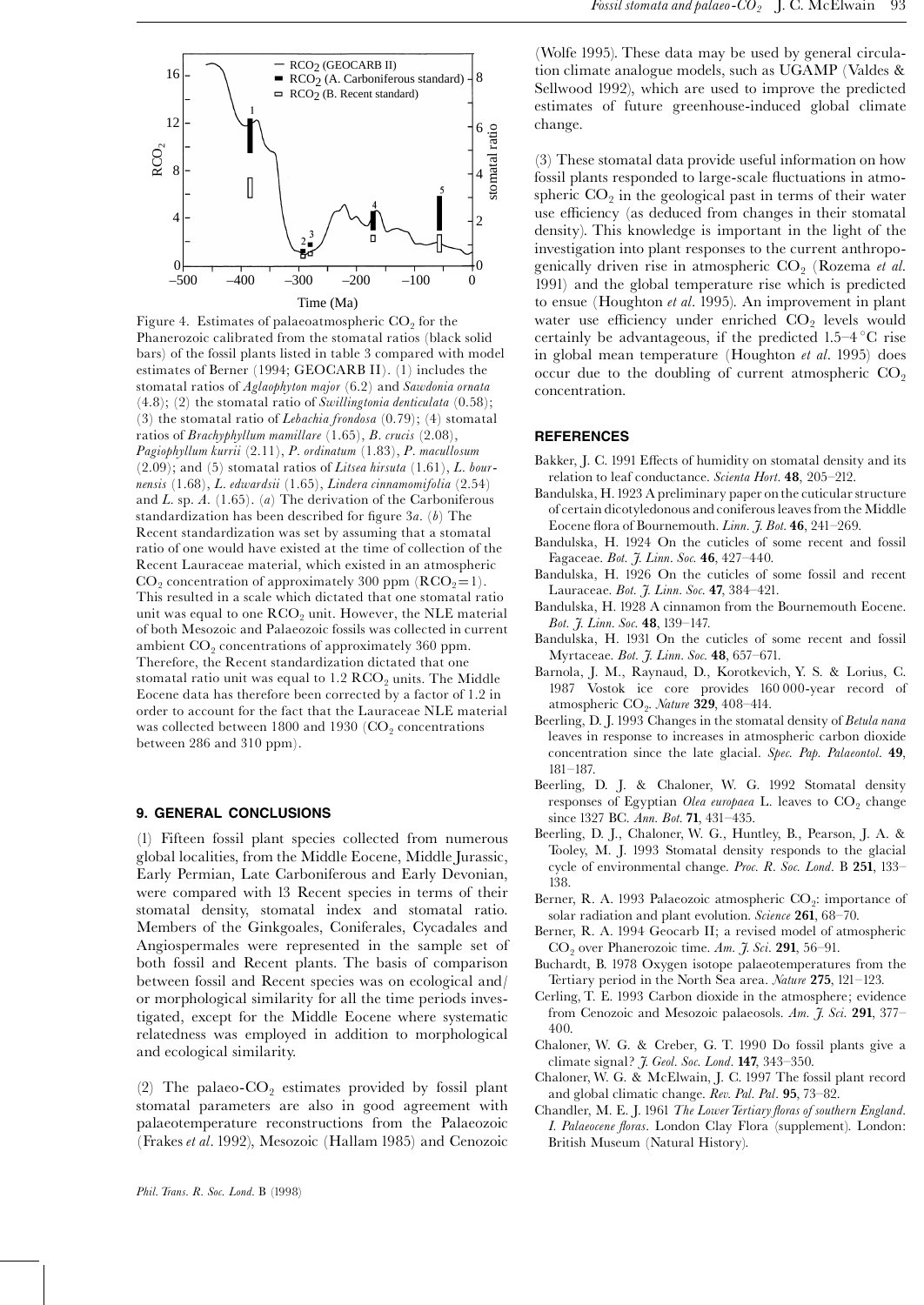- Chandler, M. E. J. 1964 The Lower Tertiary floras of southern England. IV. A summary and survey of findings in the light of recent botanical observations. London: British Museum (Natural History).
- Chaney, R.W. 1940 Tertiary forests and continental history. Geol. Soc. Am. Bull. 51, 469-488.
- Collinson, M. E. 1983 Fossil plants of the London Clay. In Field guide to fossils, pp. 21-24. London: The Palaeontol. Association.
- Collinson, M. E. 1986 Use of modern generic names for plant fossils. In Systematic and taxonomic approaches in palaeobotany (ed. R. A. Spicer & B. A. Thomas), pp. 91^104. Oxford: Clarendon Press.
- Collinson, M. E. 1996 Plant macrofossils from the Bracklesham Group (Early & Middle) Eocene, Bracklesham Bay, West Sussex, England: review and significance in the context of coeval British Tertiary floras. Tert. Res.  $16$ , 175-202.
- Collinson, M. E. & Hooker, J. J. 1987 Vegetational and mammalian faunal changes in the EarlyTertiary of Southern England. InThe origins of angiosperms and their biological consequences (ed. E. M Friis, W. G. Chaloner & R. Crane), pp. 259^304. Cambridge University Press.
- Corfield, R. M. 1994 Palaeocene oceans and climate. An isotopic perspective. Earth Sci. Rev. 37, 225-252.
- Daley, B. 1972 Some problems concerning the Early Tertiary climate of Southern Britain. Palaeo. Palaeo. Palaeo. 11, 177-190.
- Dorf, E. 1964 Palaeobotanical evidence of Mesozoic and Cenozoic climate changes. Proc. N. Am. Palaeontol. Convention D, 323^346.
- Ferris, R. & Taylor, G. 1994 Stomatal characteristics of four native herbs following exposure to elevated  $CO<sub>2</sub>$ . Ann. Botany 73, 447^453.
- Frakes, L. A. 1979 Climates throughout geological time. Oxford: Elsevier.
- Frakes, L. A., Francis, J. E. & Syktus, J. I. 1992 Climate modes of the Phanerozoic, 2nd edn. Cambridge University Press.
- Freeman, K. H. & Hayes, J. M. 1992 Fractionation of carbon isotopes by phytoplankton and estimates of ancient  $CO<sub>2</sub>$ levels. Global Biogeochem. Cycles 6, 185-198.
- Friedli, H., Lotscher, H., Oesschger, H., Siegenthaler, U. & Stauffer, B. 1986 Ice core record of the  $13C\12C$  ratio in the past two centuries. Nature 324, 237-239.
- Gardner, J. S. 1882 A monograph of the British Eocene flora (Filices). I. London: London Palaeontol. Society.
- Gardner, J. S. 1886 A monograph of the British Eocene flora (Gymnospermae). II. London: London Palaeontol. Society.
- Gay, A. P. & Hurd, R. G. 1975 The influence of light on stomatal density in the tomato. New Phytol. 75, 37-46.
- Hallam, A. 1985 A review of Mesozoic climates. J. Geol. Soc. Lond. 142, 433^445.
- Harris, T. M. 1961 The fossil cycads. *Palaeontology* 4(3) 313-323.
- Harris, T. M. 1964 The Yorkshire Jurassic flora. II. London: British Museum (Natural History).
- Harris, T. M. 1979 The Yorkshire Jurassic flora. V. Coniferales. London: British Museum (Natural History).
- Hill, R. S. 1986 Lauraceous leaves from the Eocene of Nerriga, New South Wales. Alcheringa 10, 327-351.
- Houghton, J. T., Meira Filho, L. G., Callander, B. A., Harris, N., Kattenberg, A. & Maskell, K. 1995 Climate change. The IPCC scientific assessment. Cambridge University Press.
- Hutchinson, J. 1964 The genera of flowering plants. Oxford: Clarendon Press.
- Jones, D. L. 1993 Cycads of the world. Ancient plants of today's landscape. London: Reed.
- Keeling, C. D., Bacastow, A. F., Carter, A. F., Piper, S. C., Whorf, T. P., Heimann, M., Mook, W. G. & Roeloffzen, H. 1989 A three-dimensional model of atmospheric  $CO_2$  transport based on observed winds. 1. Analysis of observational data. In Aspects of climate variability in the Pacific and the Western Americas. Geophys. Mono. 55, 305-363.

Kostermans, A. J. G. H. 1957 Lauraceae. Reinwardtia 4, 193-256.

- Krassilov, V. A. 1981 Changes of Mesozoic vegetation and the extinction of dinosaurs. Palaeo. Palaeo. Palaeo. 34, 207-244.
- Kürschner, W. M. 1996 Leaf stomata as biosensors of palaeoatmospheric  $CO<sub>2</sub>$  levels. PhD thesis, Utrecht, The Netherlands.
- Kürschner, W. M., Van Der Burgh, J., Visscher, H. & Dilcher, D. L. 1996 Oak leaves as biosensors of late Neogene and early Pleistocene palaeoatmospheric  $CO_2$  concentrations. Marine Micropaleo. 27, 299-312.
- Liu, Y. G. & Schmitt, R. A. 1996 Cretaceous Tertiary phenomena in the context of seafloor rearrangements and  $p(CO<sub>2</sub>)$  fluctuations over the past 100 m.y. Geochim. Cosmochim. Acta  $60$ , 973– 994.
- McElwain, J. C. & Chaloner, W. G. 1995 Stomatal density and index of fossil plants track atmospheric carbon dioxide in the Palaeozoic. Ann. Bot. 76, 389-395.
- McElwain, J. C. & Chaloner, W. G. 1996 The fossil cuticle as a skeletal record of environmental change. Palaios. 11, 376-388.
- McElwain, J. C., Mitchell, F. J. G. & Jones, M. B. 1995 Relationship of stomatal density and index of Salix cinerea to atmospheric carbon dioxide concentrations in the Holocene. The Holocene 5, 216-220.
- Miglietta, F. & Raschi, A. 1993 Studying the effects of elevated  $CO<sub>2</sub>$  in the open in a naturally enriched environment in Central Italy. Vegetatio 104/105, 391-400.
- Mora, C. I., Driese, S. G. & Colarusso, L. A. 1996 Middle to Late Paleozoic atmospheric  $CO<sub>2</sub>$  levels from soil carbonate and organic matter. Science 271, 1105-1107.
- Mora, C. I., Driese, S. G. & Seager, P. G. 1991 Carbon dioxide in the Palaeozoic atmosphere: evidence from carbon-isotope compositions of pedogenic carbonate. Geology 19, 1017-1020.
- Ohwi, J. 1965 Flora of Japan. Washington, DC: Smithsonian Institute.
- Pallot, J. M. 1961 Plant microfossils from the Oligocene of the Isle of White. PhD thesis, University of London, UK.
- Paoletti, E. & Gellini, R. 1993 Stomatal density variation in beech and holm oak leaves collected over the last 200 years. Acta Oecologia 14, 173-178.
- Philippe, M. & Thevenard, F. 1996 Distribution and palaeoecology of the Mesozoic wood genus Xenoxylon: palaeoclimatological implications for the Jurassic of Western Europe. Rev. Pal. Pal. 91, 353-370.
- Plint, A. G. 1988 Sedimentology of the Eocene strata exposed between Poole Harbour and High Cliff, Dorset, UK. Tertiary Res. 10,  $107-145$ .
- Poole, I., Weyers, J. D. B., Lawson, T. & Raven, J. A. 1996 Variations in stomatal density and index: implications for palaeoclimatic reconstructions. Pl. Cell Environ. 19, 705-712.
- Popp, B. N., Takigiku, R., Hayes, J. M., Louda, J. W. & Baker, E. W. 1989 The post-Palaeozoic chronology and mechanisim of 13C depletion in primary marine organic matter. Am. J. Sci. 289, 436^454.
- Reid, E. M. & Chandler, M. E. J. 1926 The Bembridge flora. Catalogue of Cainozoic plants in the Department of Geology, vol. 1, pp. 206. London: British Museum (Natural History).
- Reid, E. M. & Chandler, M. E. J. 1933 The London Clay flora, vol. 7, pp. 549. London: British Museum (Natural History).
- Rozema, J., Lenssen, G. M., Arp, W. J. & Van De Staaij, J. W. M. 1991 Global change, the impact of the greenhouse effect (atmospheric  $\mathrm{CO}_2$  enrichment) and the increased UV-B radiation on terrestrial plants. In Ecological responses to environmental stresses (ed. J. Rozema & J. A. C. Verkleij), pp. 220-231. London: Kluwer.
- Salisbury, E. J. 1927 On the causes and ecological significance of stomatal frequency, with special reference to woodland flora. Phil. Trans. R. Soc. Lond. B 431, 1-65.
- Schimel, D., Alves, D., Enting, I., Heimann, M., Joos, F., Raynaud, D. & Wigley, T. 1995 Radiative forcing of climate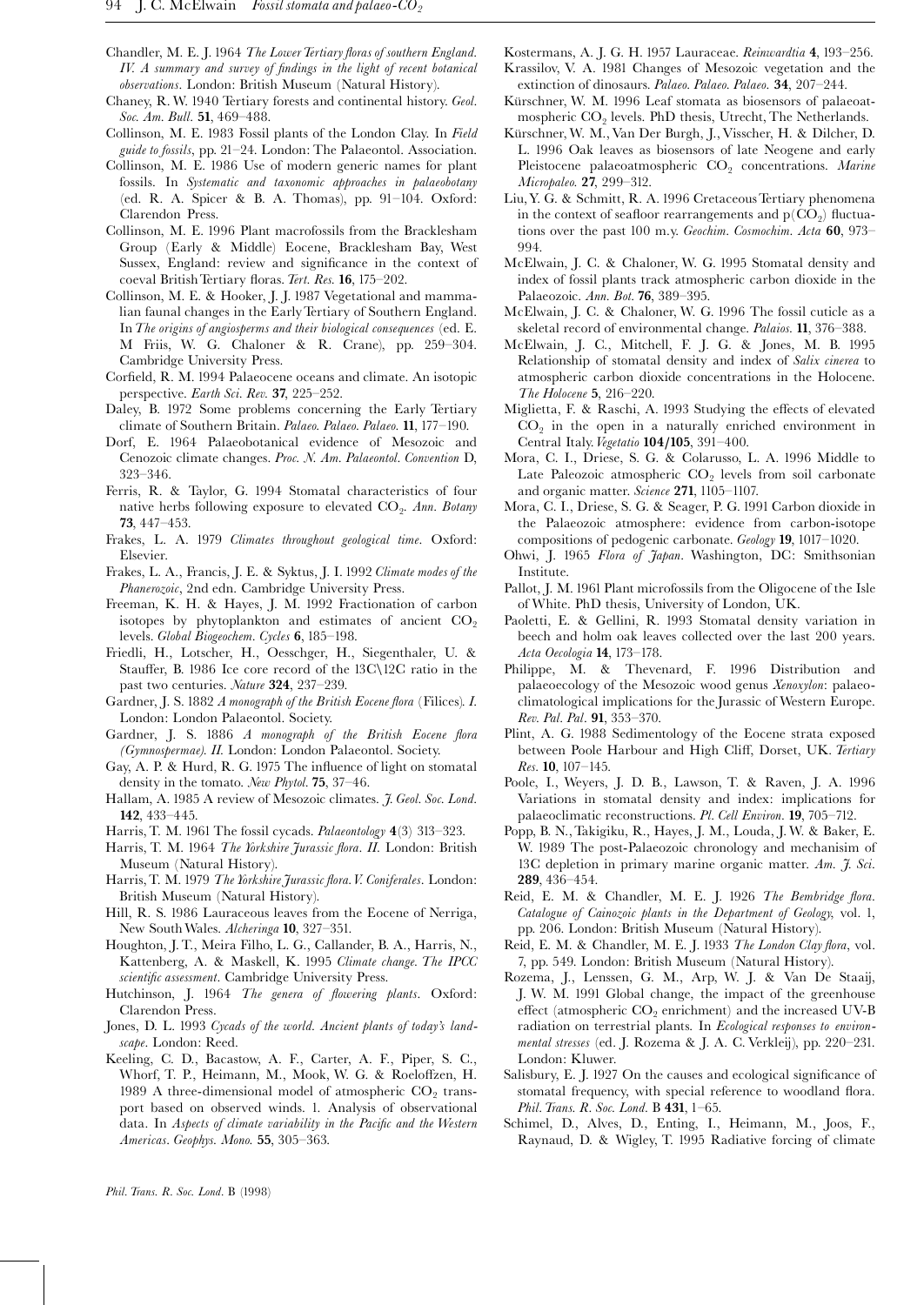- Sein, M. K. 1961 Fossil spores of the London Clay. PhD thesis, University of London.
- Shackleton, N. J. & Kennett, J. P. 1975 Late Cainozoic oxygen and carbon isotope changes at DSDP site 284: implications for glacial history of the northern hemisphere and Antarctica. In Initial reports of the deep sea drilling project, 29, pp. 801-807. Washington, DC: US Government Printing Office.
- Sinha, A. & Stott, L. D., 1994 New atmospheric  $pCO<sub>2</sub>$  estimates from palaeosols during the Late Paleocene/Early Eocene global warming interval. Global Planetary Change 9, 297-307.
- Sloan, L. C. & Barron, E. J. 1993 A comparison of Eocene climate model results to quantified paleoclimate interpretations. Palaeo. Palaeo. Palaeo. 93, 183-202.
- Spicer, R. A. 1975 The sorting of plant remains in a recent depositional environment. PhD thesis, University of London.
- Spicer, R. A. 1980 The importance of depositional sorting to the biostratigraphy of plant megafossils. In Biostratigraphy of fossil  $plants$  (ed. D. L. Dilcher & T. N. Taylor), pp. 171-183. Stroudsburg: Dowden, Hutchinson and Ross.
- Spicer, R. A. 1981 The sorting and deposition of allochthonous plant material in a modern environment at Silwood Lake, Silwood Park, Berkshire, England. US Geol. Sur. Profess. Paps. 1143, 77.
- Spicer, R. A., Rees, P. McA. & Chapman, J. L. 1993 Cretaceous phytography and climate signals. Phil.Trans. R. Soc. Lond. B 341,  $277 - 286.$
- Stewart, W. N. 1983 Paleobotany and the evolution of plants. Cambridge University Press.
- Valdes, J. P. 1996 Ancient plants mark climate blip. New Scientist 2014, 18.
- Valdes, J. P. & Sellwood, B. W. 1992 A palaeoclimate model for the Kimmeridgian. Palaeo. Palaeo. Palaeo. 95, 47-72.
- Van Der Burgh, J.,Visscher, H., Dilcher, D. & Kurschner,W. M. 1993 Palaeoatmospheric signatures in Neogene fossil leaves. Science 260, 1788-1790.
- Van De Water, P. K., Leavitt, S. W. & Betancourt, J. L. 1994 Trends in stomatal density and  $13C/12C$  ratios of *Pinus flexilis* needles during last glacial-interglacial cycle. Science 264, 239^242.
- Wagner, F., Below, R., DeKlerk, P., Dilcher, D. L. Jootsen, H., Kurschner, W. & Visscher, H. 1996 A natural experiment on plant acclimation: lifetime stomatal frequency response of an individual tree to annual atmospheric  $CO<sub>2</sub>$  increase. Proc. Natn. Acad. Sci. USA 93, 11 705-11 708.
- Wing, S. L. & Greenwood, D. R. 1993 Fossils and fossil climate: the case for equable continental interiors in the Eocene. Phil. Trans. R. Soc. Lond. B 341, 243-252.
- Wolfe, J. A. 1979 Temperature parameters of humid to mesic forests of eastern Asia and relation to forests of other regions of the northern hemisphere and Australia. US Geol. Surv. Profess. Paps. 1106, 1-37.
- Wolfe, J. A. 1985 Distribution of major vegetational types during the Tertiary. In The carbon cycle and atmospheric  $CO<sub>2</sub>$ : natural variations Archaean to present (ed. E. T. Sundquist & W. S. Broecker), pp. 357-375. Washington, DC: Geophysical monograph, no. 32.
- Wolfe, J. A. 1990 Palaeobotanical evidence for a marked temperature increase following the Cretaceous/Tertiary boundary. Nature 343, 153-156.
- Wolfe, J. A. 1993 A method of obtaining climatic parameters from leaf assemblages. US Geol. Soc. Surv. Bull. 2040, 71.
- Wolfe, J. A. 1995 Palaeoclimate estimates from Tertiary leaf assemblages. A. Rev. Earth Planet. Sci. 23, 119-142.
- Woodward, F. I. 1987 Stomatal numbers are sensitive to increases in  $CO<sub>2</sub>$  from pre-industrial levels. Nature 327, 617-618.
- Woodward, F. I. & Bazzaz, F. A. 1988 The response of stomatal density to  $CO<sub>2</sub>$  partial pressure. *J. Exp. Bot.* **39**, 1771-1781.
- Woodward, F. I. & Kelly, C. K. 1995 The influence of  $CO<sub>2</sub>$ concentration on stomatal density. New Phytol. 131, 311-327.
- Worsley, T. R., Moore, T. R., Fraticelli, T. L. & Scotese, C. R. 1994 Phanerozoic  $CO_2$  levels and global temperatures inferred from palaeogeography. In Pangea. Palaeoclimate, tectonics, and sedimentation during accretion, zenith, and breakup of a supercontinent (ed. G. D. Klein), pp. 57^73. Geological Society of America Special Paper.
- Zalenski, V. 1904 Materials for the study of the quantitative anatomy of different leaves of the same plant. Mem. Polyteckh. *Inst.* 4,  $1-203$ .

#### Discussion

F. WAGNER (Laboratory of Palaeobotany and Palynology, Utrecht University,The Netherlands). My question refers to the Carboniferous and Permian conifers, the stomatal frequencies of which you have studied. Some conifers have stomata arranged in bands on their leaves. Is it possible that under changing  $CO<sub>2</sub>$  conditions, the plants may adapt by developing additional stomata-bearing bands, e.g. on the upper surface of the needle, as observed in the modern species Abies alba? And, if so, would this adaptation lead to an overall increase in the stomatal density per leaf area which may not necessarily cause an increase in stomatal density per mm<sup>2</sup> on a fixed part of the needle?

J. C. McELWAIN. I agree with Dr Wagner's comment that conifers may adapt to elevated  $CO<sub>2</sub>$  conditions by means of a redistribution of their stomata. This response has been demonstrated for both conifer (Van de Water et al. 1994) and angiosperm species (Ferris & Taylor 1994). It is therefore important to monitor any changes in the number of stomatal bands or rows on both the abaxial and adaxial leaf surfaces, in order to obtain a realistic picture of a particular plant's stomatal density response.The Permian and Carboniferous conifers reviewed in this study were both hypostomatous as was their selected NLE species Araucaria heterophylla. The stomata of these three conifer species occurred in two broad bands on their abaxial surfaces. Both the stomatal density within the stomatal bands and the stomatal density per whole leaf were taken into account during data collection so as to remove any bias which would have resulted from an altered stomatal distribution. Furthermore, observations of all three conifers revealed that stomata were absent from the adaxial surfaces.

W. M. KÜRSCHNER (Laboratory of Palaeobotany and Palynology, Utrecht University, The Netherlands). I am interested in the palaeoatmospheric  $CO_2$  (pCO<sub>2</sub>) level, you suggest for the Middle Eocene by means of stomatal analysis of Lauraceae leaves. Your data indicate a  $pCO<sub>2</sub>$ concentrations 3^4 times higher than present-day level. By contrast, results from modelling exercises of the longterm global carbon budget by Berner and coworkers indicate a pCO<sub>2</sub> level of about twice the modern  $CO<sub>2</sub>$  level. Moreover, you are coming up with values similar to the modelled  $pCO<sub>2</sub>$  level after you have introduced a correction factor in you original data set. Could it be possible, however, that your initial interpretation is correct because the leaves originated from a dense (sub)tropical forest, where the atmospheric  $CO<sub>2</sub>$  concentration within